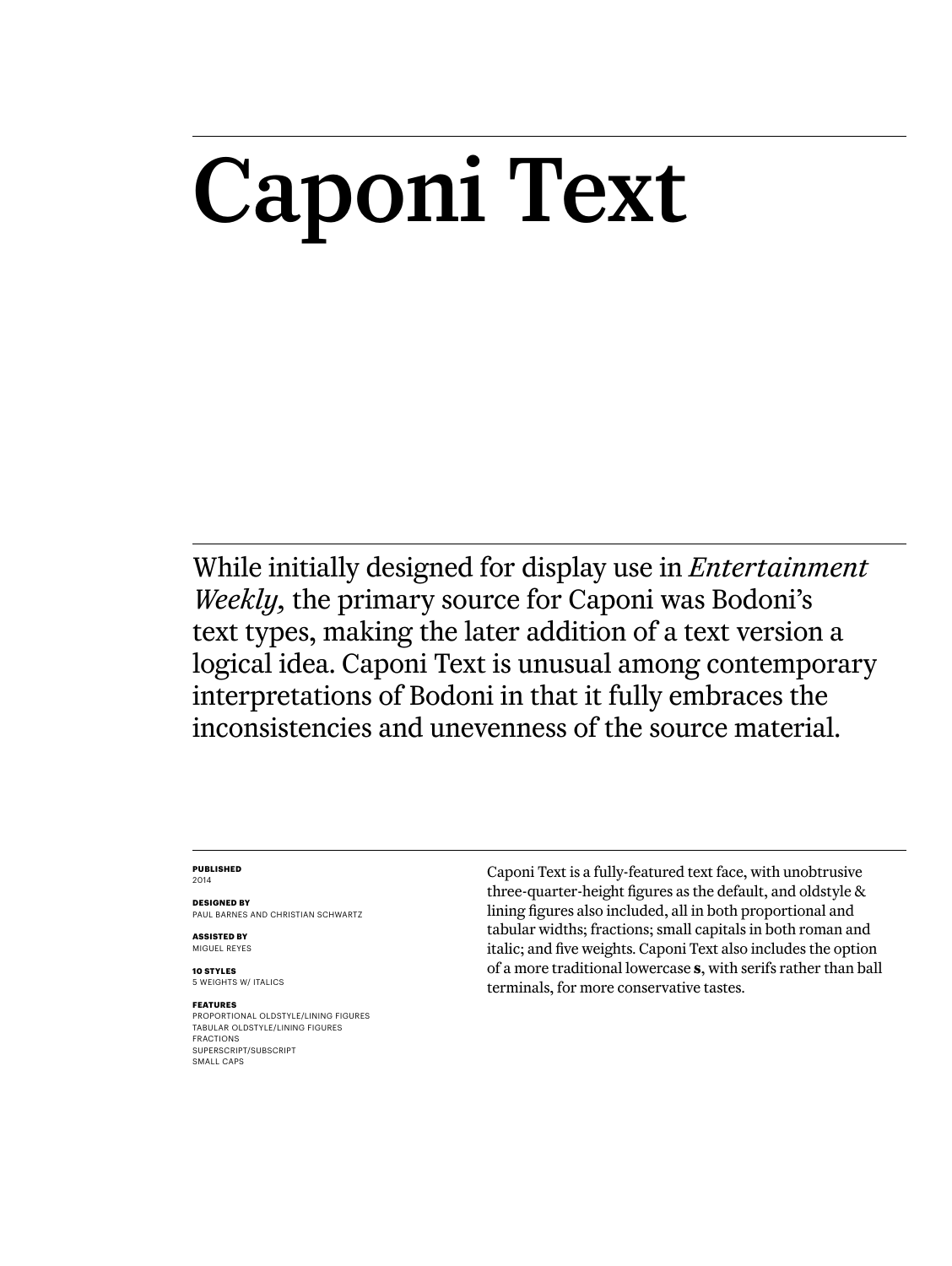Caponi Text Regular *Caponi Text Regular Italic* Caponi Text Regular No. 2 *Caponi Text Regular No. 2 Italic* Caponi Text Medium *Caponi Text Medium Italic* **Caponi Text Semibold** *Caponi Text Semibold Italic* **Caponi Text Bold** *Caponi Text Bold Italic*

# The Bandini Quartet *The Bandini Quartet*

Regular & Italic, 18 pt

# The Bandini Quartet *The Bandini Quartet*

Regular No. 2 & Regular No. 2 Italic, 18 pt

Different printing methods – and different taste – make for disparate requirements in the overall color of a block of text, so we have included two different Regular weights in the Caponi Text family. Caponi Text Regular is lighter and airier, working best at slightly larger sizes and on uncoated paper. Caponi Text Regular No. 2 is noticeably darker, giving it a more forceful presence on coated paper and allowing use at smaller sizes.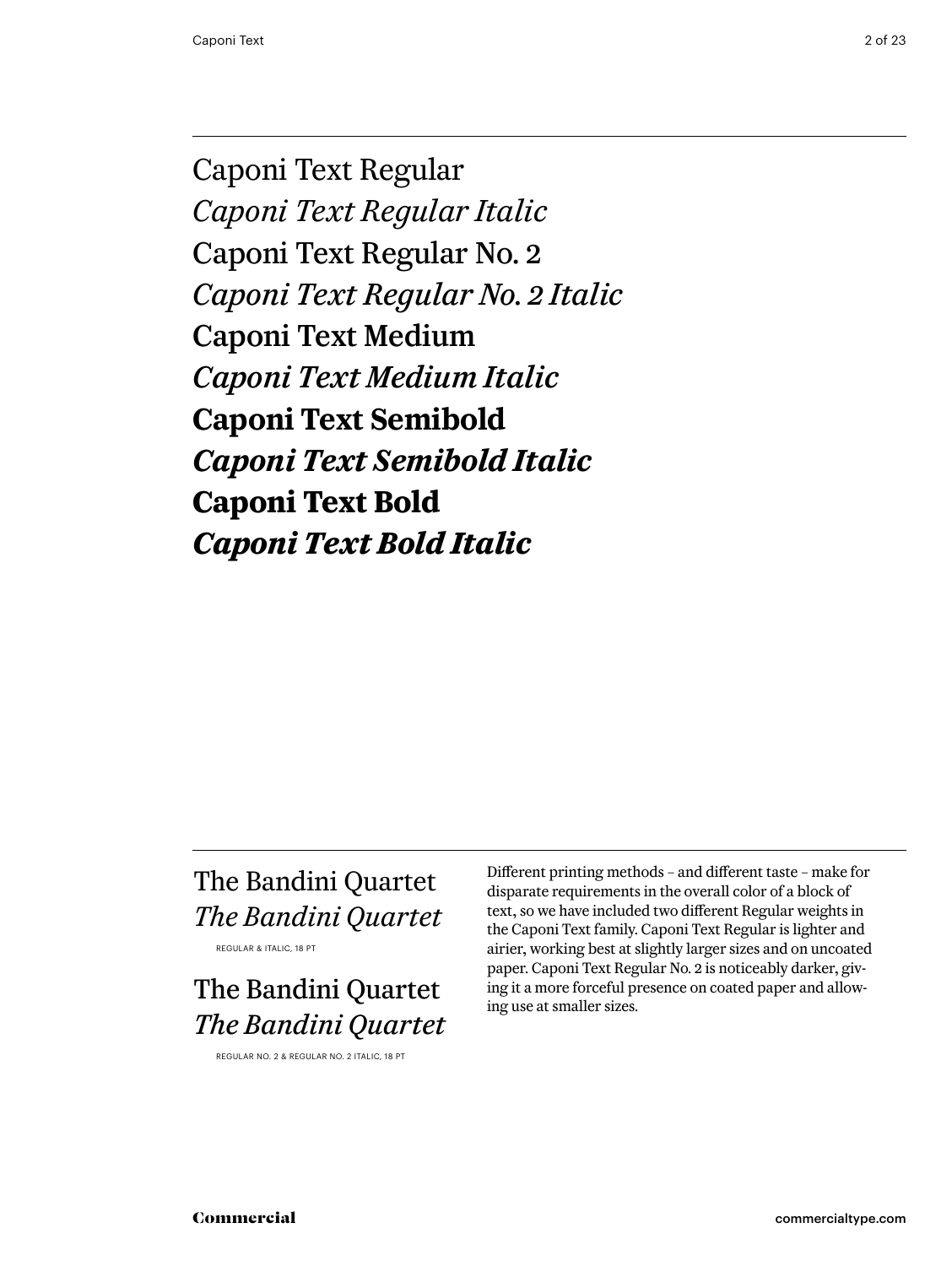special report: Foreign Capital Inflated Housing Bubble Some of the most frequently used adjectives in the English language tow McLaren fielded the MP4-21 with the Mercedes-Benz FR 108s 48.2l engine *the future begins appearing unknown as speculation ends Powstają one przez zmieszanie 15 pigmentów (w tym białego i czarnego)*

Caponi TEXT Regular, Regular Italic, 14 PT [alternate s, small caps]

Dette er altså eigentleg strålingståke som er styrt av Im Jahr 1911 wurde der Grundstein für ein Zweigwerk in Genthin gelegt Per visibilità tra 2000 e 10000 metri viene associato il fenomeno foschia *Då kondenseras en del av vattenångan antingen till fina A Record 5,938,713 Subway Rides On A Single Day Leaves MTA Stunned*

Caponi TEXT No. 2 Regular, Regular No. 2 Italic, 14 PT [alternate ITALIC v w y, proportional oldstyle figures]

Transmisja światła widzialnego w atmosferze i wodzie Von den rund 47.000 Mitarbeitern sind mehr als 80 Prozent außerhalb Hier zijn al sinds de vijftiger jaren van de 20e eeuw drie groeiplaatsen *cask 17.215 was considered to be a superlative example of Cette identité peut être formalisée au travers d'une charte graphique* 

Caponi TEXT Medium, Medium ITALIC, 14 PT [alternate g]

**Á Íslandi virðist eingöngu hafa verið notað jurtablek La tensión de la superficie o los fonones es una de las maneras en la Considerado como um dos melhores projetistas de todos os tempos**  *A massive drunkship of cobblers required much change Adică de o singură frecvență și ale cărei oscilații se repetă la infinit*

Caponi TEXT Semibold, Semibold italic, 14 PT

**Ar an bhfithis seo, tá an Ghrian ag cur 217 gciliméadar London tube slated to run all night at weekends, but 710 jobs to go Ton mit einer Frequenz von 9 bis 200 Kilohertz, der für Menschen** *nearly 3.2 million tweets were sent using the hashtag Der går 360 grader på en tørn, mens en ret vinkel er på 90 grader*

Caponi TEXT Bold, Bold italic, 14 PT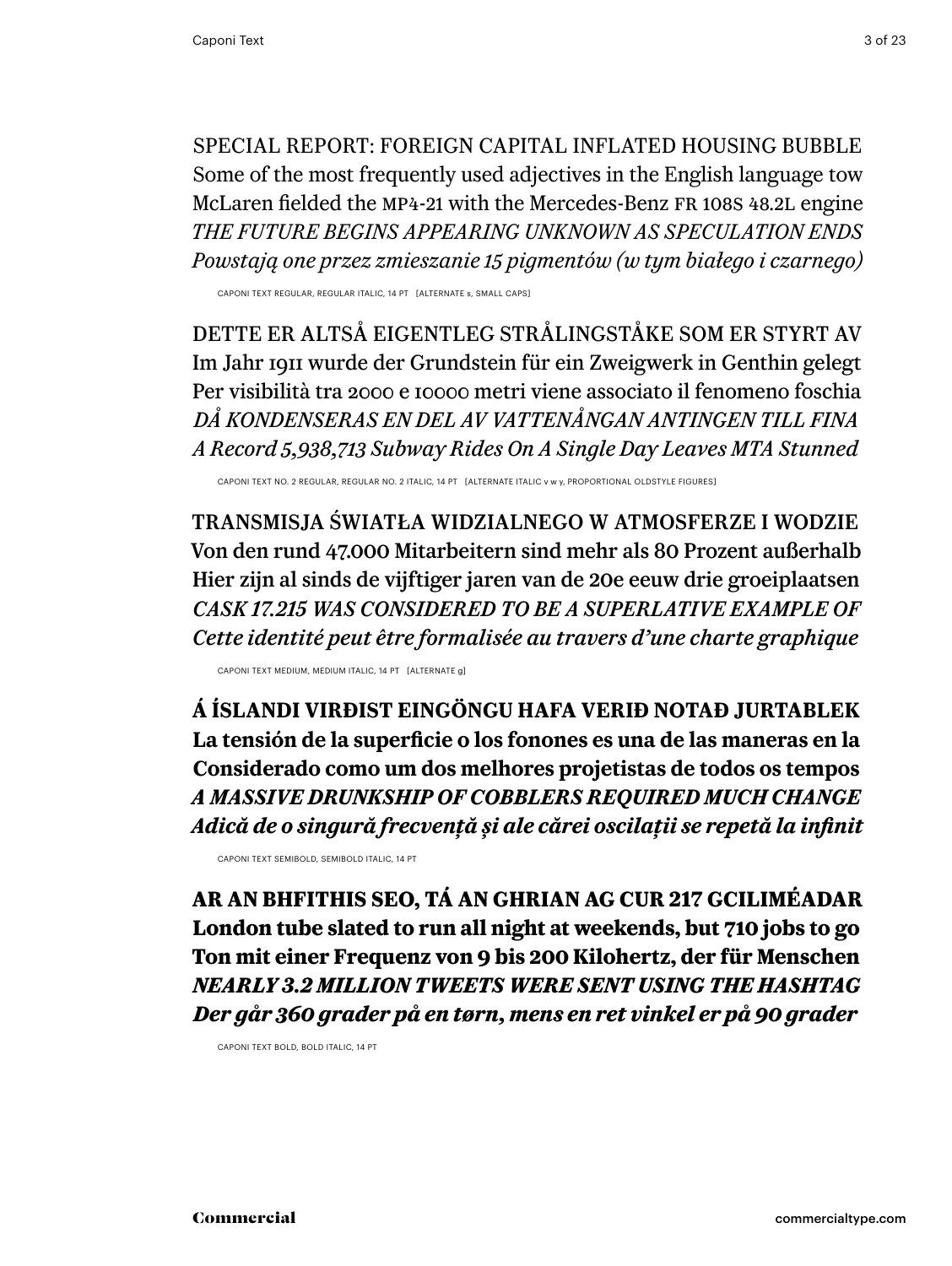Caponi Text Regular, italic, bold, 14/17 PT

| REGULAR SMALL CAPS                      | THE SPANISH WAR, which began in 1739, and the French                |  |  |
|-----------------------------------------|---------------------------------------------------------------------|--|--|
|                                         | war which soon followed it occasioned further increase              |  |  |
| REGULAR                                 | of the debt, which, on the 31st of December 1748, after it          |  |  |
| <b>SEMIBOLD</b>                         | had been concluded by the Treaty of Aix-la-Chapelle,                |  |  |
| DEFAULT FIGURE STYLE                    | amounted to £78,293,313. The most profound peace of                 |  |  |
|                                         | the seventeen years of continuance had taken no more                |  |  |
|                                         | than £8,328,354 from it. A war of less than nine years'             |  |  |
|                                         | continuance added £31,338,689 to it (Refer to James                 |  |  |
| <b>ITALIC</b>                           | Postlethwaite's History of the Public Revenue). During              |  |  |
|                                         | the administration of Mr. Pelham, the interest of the               |  |  |
|                                         | public debt was reduced from 4% to 3%; or at least mea-             |  |  |
|                                         | sures were taken for reducing it, from four to three per            |  |  |
| <b>BOLD</b>                             | cent; the sinking fund was increased, and some part of              |  |  |
|                                         | the public debt was paid off. In 1755, before the break-            |  |  |
|                                         | ing out of the late war, the funded debt of Great Britain           |  |  |
| PROPORTIONAL<br><b>OLDSTYLE FIGURES</b> | amounted to $\pounds$ 72,289,673. On the 5th of January 1763, at    |  |  |
|                                         | the conclusion of the peace, the funded debt amounted               |  |  |
|                                         | to £122,603,336. The unfunded debt has been stated                  |  |  |
|                                         | at £13,927,589. But the expense occasioned by the war               |  |  |
|                                         | did not end with the conclusion of the peace, so that               |  |  |
|                                         | though, on the 5th of January 1764, the funded debt was             |  |  |
|                                         | increased (partly by a new loan, and partly by funding              |  |  |
|                                         | a part of the unfunded debt) to £129,586,782, there still           |  |  |
|                                         | remained (according to the very well informed author                |  |  |
| <b>ITALIC</b>                           | of Considerations on the Trade and Finances of Great                |  |  |
|                                         | Britain) an unfunded debt which was brought to ac-                  |  |  |
| PROPORTIONAL<br><b>LINING FIGURES</b>   | count in that and the following year of £975,017. In 1764,          |  |  |
|                                         | therefore, the public debt of Great Britain, funded and             |  |  |
|                                         | unfunded together, amounted, according to this au-                  |  |  |
|                                         | thor, to £139,516,807. The annuities for lives, too, had            |  |  |
|                                         | been granted as premiums to the subscribers to the new              |  |  |
|                                         | loans in 1757, estimated at fourteen years' purchase,               |  |  |
|                                         | were valued at $\text{\pounds}472,500$ ; and the annuities for long |  |  |
|                                         | terms of years, granted as premiums likewise in 1761                |  |  |
|                                         | and 1762, estimated at twenty-seven and a half years'               |  |  |
|                                         | purchase, were valued at £6,826,875. During a peace of              |  |  |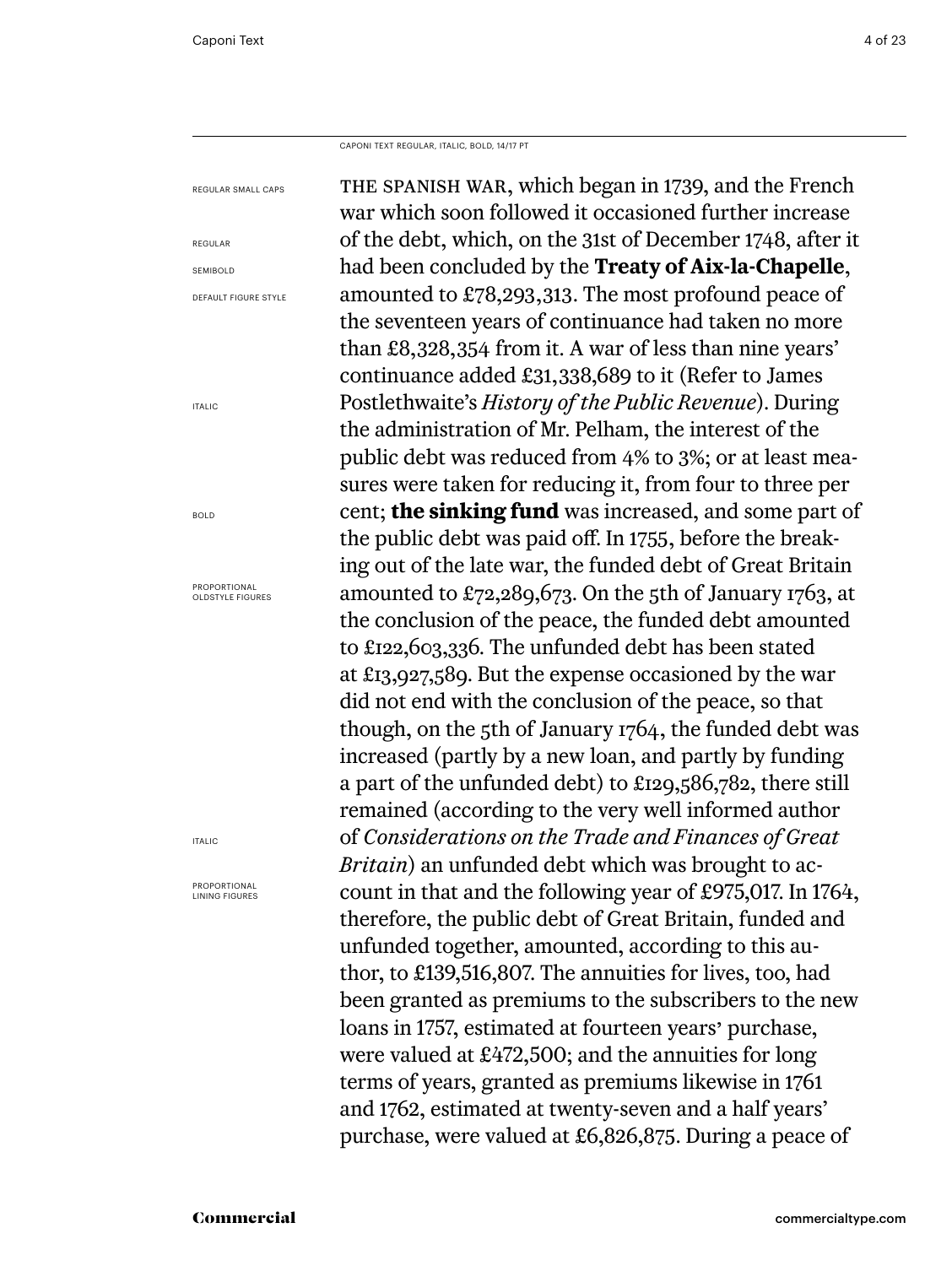Caponi Text Regular No. 2, Regular No. 2 Italic, semibold, bold, 14/17 PT

the spanish war, which began in 1739, and the French war which soon followed it occasioned further increase of the debt, which, on the 31st of December 1748, after it had been concluded by the **Treaty of Aix-la-Chapelle**, amounted to £78,293,313. The most profound peace of the seventeen years of continuance had taken no more than £8,328,354. from it. A war of less than nine years' continuance added £31,338,689 to it (Refer to James Postlethwaite's *History of the Public Revenue*). During the administration of Mr. Pelham, the interest of the public debt was reduced from 4% to 3%; or at least measures were taken for reducing it, from four to three per cent; **the sinking fund** was increased, and some part of the public debt was paid off. In 1755, before the breaking out of the late war, the funded debt of Great Britain amounted to £72,289,673. On the 5th of January 1763, at the conclusion of the peace, the funded debt amounted to £122,603,336. The unfunded debt has been stated at £13,927,589. But the expense occasioned by the war did not end with the conclusion of the peace, so that though, on the 5th of January 1764, the funded debt was increased (partly by a new loan, and partly by funding a part of the unfunded debt) to £129,586,782, there still remained (according to the very well informed author of *Considerations on the Trade and Finances of Great Britain*) an unfunded debt which was brought to account in that and the following year of £975,017. In 1764, therefore, the public debt of Great Britain, funded and unfunded together, amounted, according to this author, to £139,516,807. The annuities for lives, too, had been granted as premiums to the subscribers to the new loans in 1757, estimated at fourteen years' purchase, were valued at £472,500; and the annuities for long terms of years, granted as premiums likewise in 1761 and 1762, estimated at twenty-seven and a half years' purchase, were valued at £6,826,875. During a peace of about Regular no. 2 SMALL CAPS Regular no. 2 SEMIBOLD Default Figure Style Regular No. 2 Italic bold Proportional OLDSTYLE FIGURES Regular No. 2 Italic Proportional Lining figures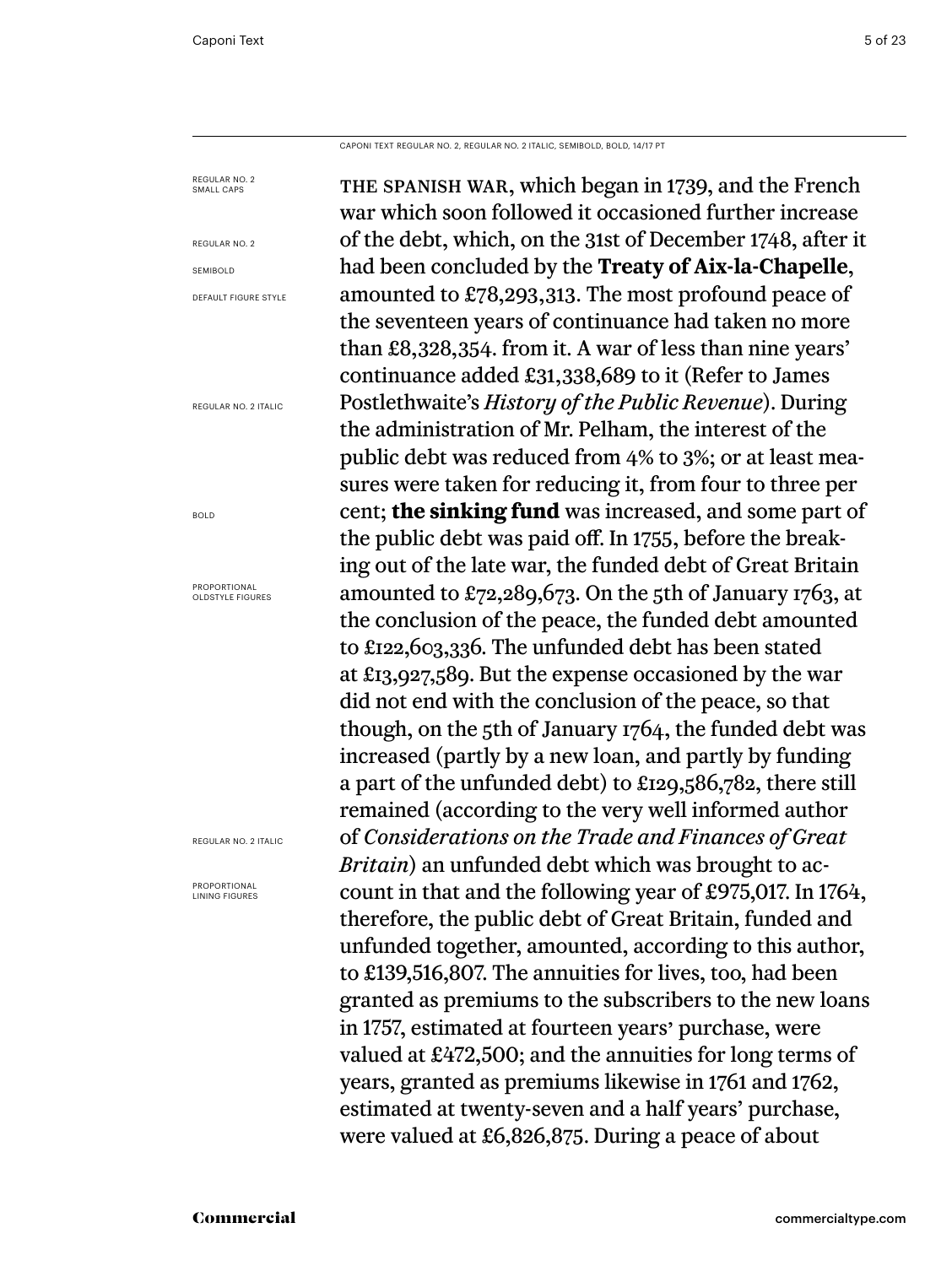The old English East India Company was established in 1600 and granted a Royal Charter by Queen Elizabeth. In the first twelve voyages which they fitted out for India, they appear to have traded mainly in cotton, silk, indigo dye, salt, saltpetre, tea and opium. In 1612, they united into a joint stock. Their charter was exclusive, and though not confirmed by *Act of Parliament*, was in those days supposed to convey a real exclusive privilege.

# **Exclusive privilege of the Royal Charter**

For many years, therefore, they were not much disturbed by interlopers. Their capital, which never exceeded £744,000, and of which £50 was a share, was not so exorbitant, nor their dealings that extensive, as to afford either a pretext for gross negligence and profusion, or a cover to gross malversation. Notwithstanding some extraordinary losses, occasioned partly by the malice of the *Dutch East India Company*, and partly by other accidents, they carried on for many years a successful trade. But in process of time, when the principles of liberty were better understood, it became every day more and more doubtful how far a Royal Charter, not confirmed by *Act of Parliament,* could convey an exclusive privilege. Upon all these questions the decisions of the courts of justice were not uniform, but varied with the authority of government and the humours of the times. Interlopers multiplied upon them, and towards the end of the reign of Charles II, through the whole of that of James II and during a part of that of William III, reduced them to great distress. In 1698, a proposal

Caponi Text Regular, Italic, semibold, 12/14.5 PT Caponi Text Regular No. 2, Regular No. 2 Italic, semibold, 12/14.5 PT

The old English East India Company was established in 1600 and granted a Royal Charter by Queen Elizabeth. In the first twelve voyages which they fitted out for India, they appear to have traded mainly in cotton, silk, indigo dye, salt, saltpetre, tea and opium. In 1612, they united into a joint stock. Their charter was exclusive, and though not confirmed by *Act of Parliament*, was in those days supposed to convey a real exclusive privilege.

# **Exclusive privilege of the Royal Charter**

For many years, therefore, they were not much disturbed by interlopers. Their capital, which never exceeded £744,000, and of which £50 was a share, was not so exorbitant, nor their dealings that extensive, as to afford either a pretext for gross negligence and profusion, or a cover to gross malversation. Notwithstanding some extraordinary losses, occasioned partly by the malice of the *Dutch East India Company*, and partly by other accidents, they carried on for many years a successful trade. But in process of time, when the principles of liberty were better understood, it became every day more and more doubtful how far a Royal Charter, not confirmed by *Act of Parliament,* could convey an exclusive privilege. Upon all these questions the decisions of the courts of justice were not uniform, but varied with the authority of government and the humours of the times. Interlopers multiplied upon them, and towards the end of the reign of Charles II, through the whole of that of James II and during a part of that of William III, reduced them to great distress. In 1698, a proposal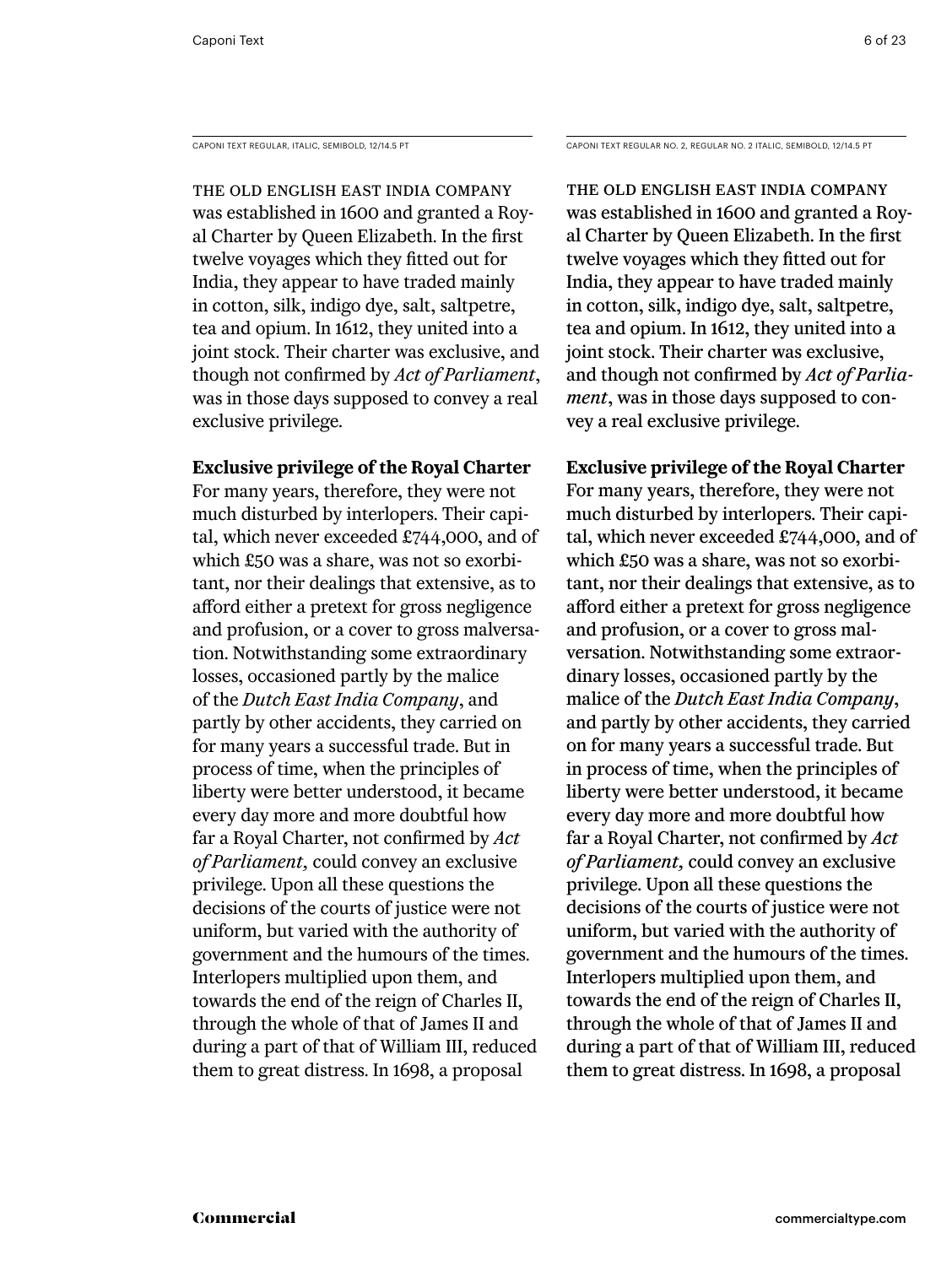CAPONI TEXT MEDIUM, MEDIUM ITALIC, BOLD, 12/14.5 PT CAPONI TEXT SEMIBOLD, SEMIBOLD ITALIC, 12/14.5 PT

The old English East India Company was established in 1600 and granted a Royal Charter by Queen Elizabeth. In the first twelve voyages which they fitted out for India, they appear to have traded mainly in cotton, silk, indigo dye, salt, saltpetre, tea and opium. In 1612, they united into a joint stock. Their charter was exclusive, and though not confirmed by *Act of Parliament*, was in those days supposed to convey a real exclusive privilege.

# **Exclusive privilege of the Royal Charter**

For many years, therefore, they were not much disturbed by interlopers. Their capital, which never exceeded £744,000, and of which £50 was a share, was not so exorbitant, nor their dealings so extensive, as to afford either a pretext for gross negligence and profusion, or a cover to gross malversation. Notwithstanding some extraordinary losses, occasioned partly by the malice of the *Dutch East India Company*, and partly by other accidents, they carried on for many years a successful trade. But in process of time, when the principles of liberty were better understood, it became every day more and more doubtful how far a Royal Charter, not confirmed by *Act of Parliament,* could convey an exclusive privilege. Upon all these questions the decisions of the courts of justice were not uniform, but varied with the authority of government and the humours of the times. Interlopers multiplied upon them, and towards the end of the reign of Charles II, through the whole of that of James II and during a part of that of William III, reduced them to great distress. In

**The old English East India Company was established in 1600 and granted a Royal Charter by Queen Elizabeth. In the first twelve voyages which they fitted out for India, they appear to have traded mainly in cotton, silk, indigo dye, salt, saltpetre, tea and opium. In 1612, they united into a joint stock. Their charter was exclusive, and though not confirmed by** *Act of Parliament***, was in those days supposed to convey a real exclusive privilege. For many years, therefore, they were not much disturbed by interlopers. Their capital, which never exceeded £744,000, and of which £50 was a share, was not so exorbitant, nor their dealings so extensive, as to afford either** 

Caponi Text Bold, Bold ITALIC, 12/14.5 PT

**The old English East India Company was established in 1600 and granted a Royal Charter by Queen Elizabeth. In the first twelve voyages which they fitted out for India, they appear to have traded mainly in cotton, silk, indigo dye, salt, saltpetre, tea and opium. In 1612, they united into a joint stock. Their charter was exclusive, and though not confirmed by** *Act of Parliament***, was in those days supposed to convey a real exclusive privilege. For many years, therefore, they were not much disturbed by interlopers. Their capital, which never exceeded £744,000, and of which £50 was a share, was not so exorbitant, nor their dealings so extensive, as to afford ei-**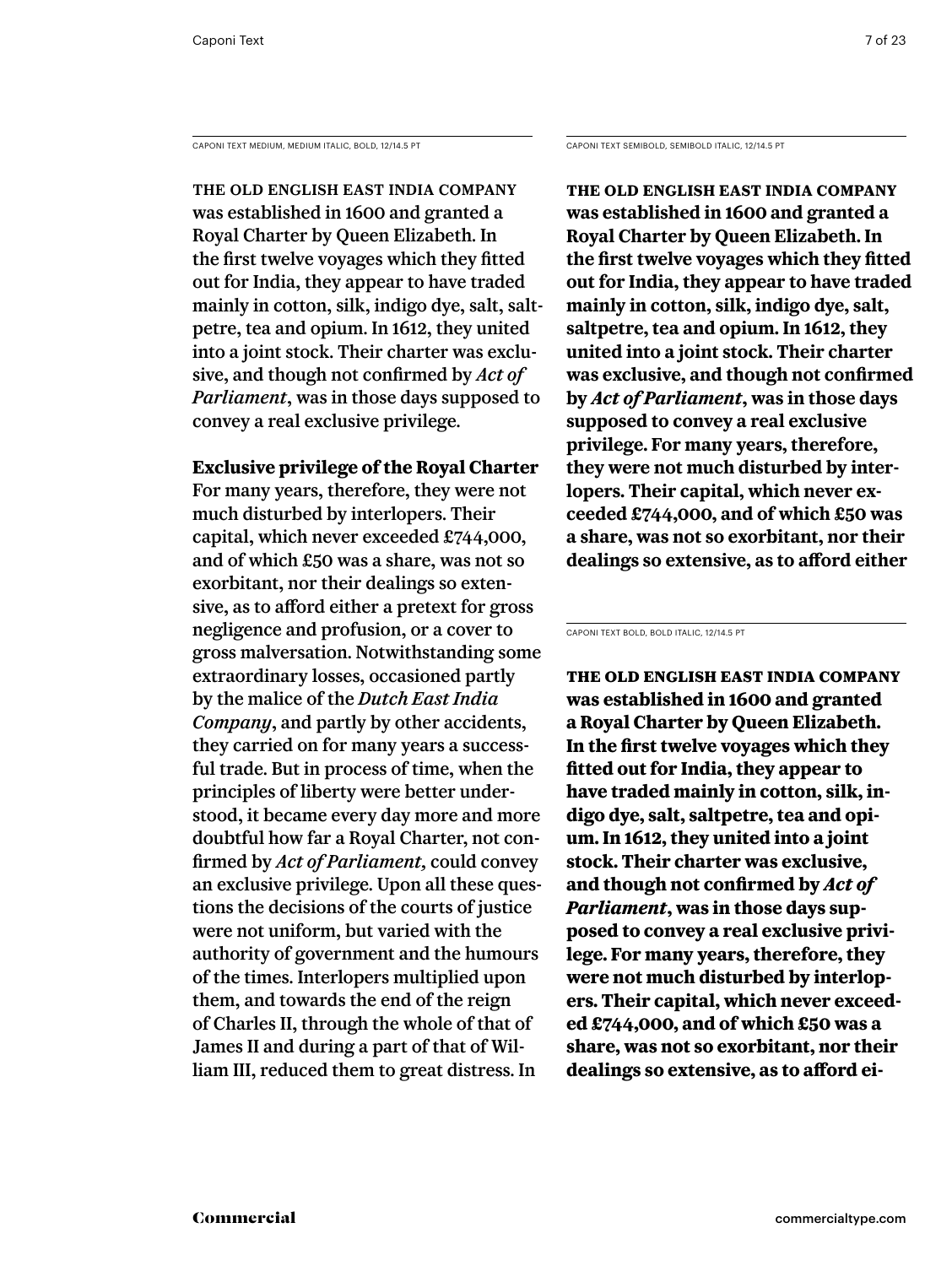The old English East India Company was established in 1600 and granted a Royal Charter by Queen Elizabeth. In the first twelve voyages which they fitted out for India, they appear to have traded mainly in cotton, silk, indigo dye, salt, saltpetre, tea and opium. In 1612, they united into a joint stock. Their charter was exclusive, and though not confirmed by *Act of Parliament*, was in those days supposed to convey a real exclusive privilege.

# **Exclusive privilege of the Royal Charter**

For many years, therefore, they were not much disturbed by interlopers. Their capital, which never exceeded £744,000, and of which £50 was a share, was not so exorbitant, nor their dealings that extensive, as to afford either a pretext for gross negligence and profusion, or a cover to gross malversation. Notwithstanding some extraordinary losses, occasioned partly by the malice of the *Dutch East India Company*, and partly by other accidents, they carried on for many years a successful trade. But in process of time, when the principles of liberty were better understood, it became every day more and more doubtful how far a Royal Charter, not confirmed by *Act of Parliament,* could convey an exclusive privilege. Upon all these questions the decisions of the courts of justice were not uniform, but varied with the authority of government and the humours of the times. Interlopers multiplied upon them, and towards the end of the reign of Charles II, through the whole of that of James II and during a part of that of William III, reduced them to great distress. In 1698, a proposal was made to Parliament of advancing two millions to government at eight per cent, provided the subscribers were erected into a new East India Company with exclusive privi-

Caponi Text Regular, Italic, semibold, 11/13.5 PT Caponi Text Regular No. 2, Regular No. 2 Italic, semibold, 11/13.5 PT

The old English East India Company was established in 1600 and granted a Royal Charter by Queen Elizabeth. In the first twelve voyages which they fitted out for India, they appear to have traded mainly in cotton, silk, indigo dye, salt, saltpetre, tea and opium. In 1612, they united into a joint stock. Their charter was exclusive, and though not confirmed by *Act of Parliament*, was in those days supposed to convey a real exclusive privilege.

# **Exclusive privilege of the Royal Charter**

For many years, therefore, they were not much disturbed by interlopers. Their capital, which never exceeded £744,000, and of which £50 was a share, was not so exorbitant, nor their dealings that extensive, as to afford either a pretext for gross negligence and profusion, or a cover to gross malversation. Notwithstanding some extraordinary losses, occasioned partly by the malice of the *Dutch East India Company*, and partly by other accidents, they carried on for many years a successful trade. But in process of time, when the principles of liberty were better understood, it became every day more and more doubtful how far a Royal Charter, not confirmed by *Act of Parliament,* could convey an exclusive privilege. Upon all these questions the decisions of the courts of justice were not uniform, but varied with the authority of government and the humours of the times. Interlopers multiplied upon them, and towards the end of the reign of Charles II, through the whole of that of James II and during a part of that of William III, reduced them to great distress. In 1698, a proposal was made to Parliament of advancing two millions to government at eight per cent, provided the subscribers were erected into a new East India Company with exclusive privileges. The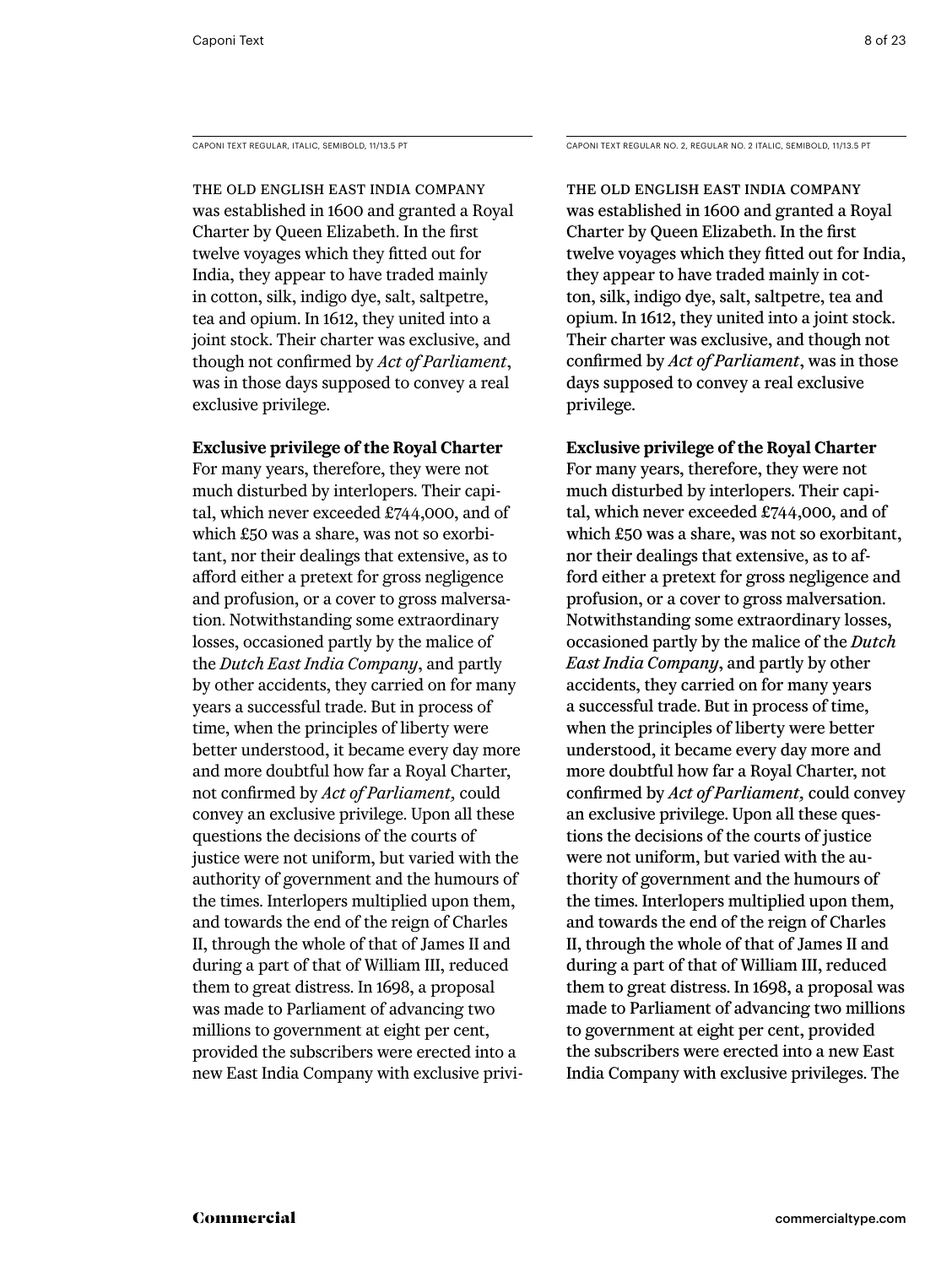CAPONI TEXT MEDIUM, MEDIUM ITALIC, BOLD, 11/13.5 PT CAPONI TEXT SEMIBOLD, SEMIBOLD ITALIC, 11/13.5 PT

The old English East India Company was established in 1600 and granted a Royal Charter by Queen Elizabeth. In the first twelve voyages which they fitted out for India, they appear to have traded mainly in cotton, silk, indigo dye, salt, saltpetre, tea and opium. In 1612, they united into a joint stock. Their charter was exclusive, and though not confirmed by *Act of Parliament*, was in those days supposed to convey a real exclusive privilege.

# **Exclusive privilege of the Royal Charter**

For many years, therefore, they were not much disturbed by interlopers. Their capital, which never exceeded £744,000, and of which £50 was a share, was not so exorbitant, nor their dealings so extensive, as to afford either a pretext for gross negligence and profusion, or a cover to gross malversation. Notwithstanding some extraordinary losses, occasioned partly by the malice of the *Dutch East India Company*, and partly by other accidents, they carried on for many years a successful trade. But in process of time, when the principles of liberty were better understood, it became every day more and more doubtful how far a Royal Charter, not confirmed by *Act of Parliament,* could convey an exclusive privilege. Upon all these questions the decisions of the courts of justice were not uniform, but varied with the authority of government and the humours of the times. Interlopers multiplied upon them, and towards the end of the reign of Charles II, through the whole of that of James II and during a part of that of William III, reduced them to great distress. In 1698, a proposal was made to Parliament of advancing two millions to government at eight per cent, provided the subscribers were erected into a new East India Company with exclusive privileges. The old East India

**The old English East India Company was established in 1600 and granted a Royal Charter by Queen Elizabeth. In the first twelve voyages which they fitted out for India, they appear to have traded mainly in cotton, silk, indigo dye, salt, saltpetre, tea and opium. In 1612, they united into a joint stock. Their charter was exclusive, and though not confirmed by** *Act of Parliament***, was in those days supposed to convey a real exclusive privilege.** 

*Exclusive privilege of the Royal Charter* **For many years, therefore, they were not much disturbed by interlopers. Their capital, which never exceeded £744,000, and of which £50 was a share, was not so exorbitant, nor their dealings so extensive, as to afford either a pretext for gross negligence** 

Caponi Text Bold, Bold ITALIC, 11/13.5 PT

**The old English East India Company was established in 1600 and granted a Royal Charter by Queen Elizabeth. In the first twelve voyages which they fitted out for India, they appear to have traded mainly in cotton, silk, indigo dye, salt, saltpetre, tea and opium. In 1612, they united into a joint stock. Their charter was exclusive, and though not confirmed by** *Act of Parliament***, was in those days supposed to convey a real exclusive privilege.** 

*Exclusive privilege of the Royal Charter* **For many years, therefore, they were not much disturbed by interlopers. Their capital, which never exceeded £744,000, and of which £50 was a share, was not so exorbitant, nor their dealings so extensive, as to afford either a pretext for gross**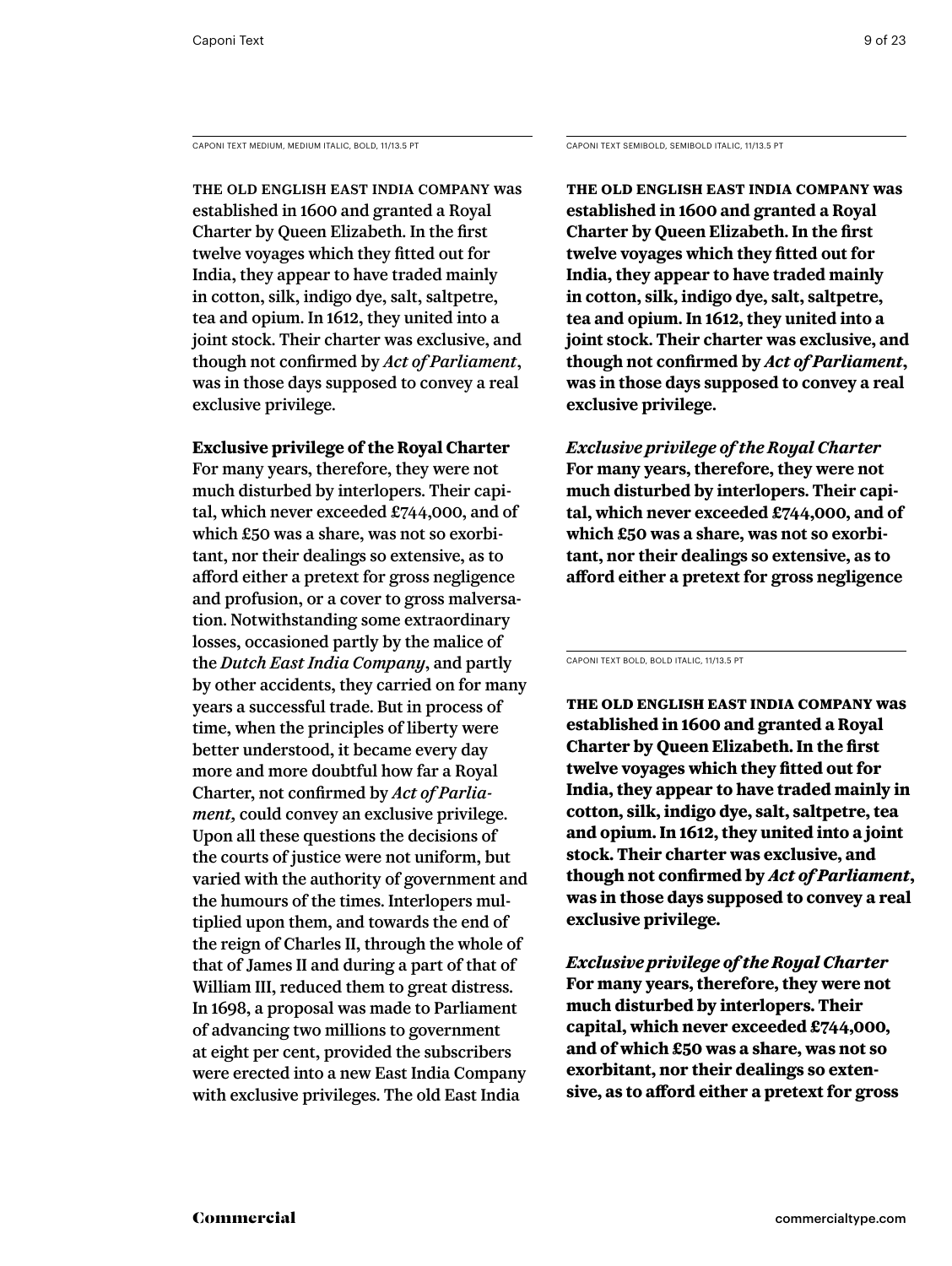The old English East India Company was established in 1600 and granted a Royal Charter by Queen Elizabeth. In the first twelve voyages which they fitted out for India, they appear to have traded mainly in cotton, silk, indigo dye, salt, saltpetre, tea and opium. In 1612, they united into a joint stock. Their charter was exclusive, and though not confirmed by *Act of Parliament*, was in those days supposed to convey a real exclusive privilege.

**Exclusive privilege of the Royal Charter**

For many years, therefore, they were not much disturbed by interlopers. Their capital, which never exceeded £744,000, and of which £50 was a share, was not so exorbitant, nor their dealings that extensive, as to afford either a pretext for gross negligence and profusion, or a cover to gross malversation. Notwithstanding some extraordinary losses, occasioned partly by the malice of the *Dutch East India Company*, and partly by other accidents, they carried on for many years a successful trade. But in process of time, when the principles of liberty were better understood, it became every day more and more doubtful how far a Royal Charter, not confirmed by *Act of Parliament,* could convey an exclusive privilege. Upon all these questions the decisions of the courts of justice were not uniform, but varied with the authority of government and the humours of the times. Interlopers multiplied upon them, and towards the end of the reign of Charles II, through the whole of that of James II and during a part of that of William III, reduced them to great distress.

### **Ramifications of the proposal of 1698**

In 1698, a proposal was made to Parliament of advancing two millions to government at eight per cent, provided the subscribers were erected into a new East India Company with exclusive privileges. The old East India Company offered seven hundred thousand pounds, nearly the amount of their capital, at four per cent upon the same conditions. But such was at that time the state of public credit, that it was more convenient for government to borrow two

Caponi Text Regular, Italic, semibold, 10/12 PT Caponi Text Regular No. 2, Regular No. 2 Italic, semibold, 10/12 PT

The old English East India Company was established in 1600 and granted a Royal Charter by Queen Elizabeth. In the first twelve voyages which they fitted out for India, they appear to have traded mainly in cotton, silk, indigo dye, salt, saltpetre, tea and opium. In 1612, they united into a joint stock. Their charter was exclusive, and though not confirmed by *Act of Parliament*, was in those days supposed to convey a real exclusive privilege.

**Exclusive privilege of the Royal Charter** For many years, therefore, they were not much disturbed by interlopers. Their capital, which never exceeded £744,000, and of which £50 was a share, was not so exorbitant, nor their dealings that extensive, as to afford either a pretext for gross negligence and profusion, or a cover to gross malversation. Notwithstanding some extraordinary losses, occasioned partly by the malice of the *Dutch East India Company*, and partly by other accidents, they carried on for many years a successful trade. But in process of time, when the principles of liberty were better understood, it became every day more and more doubtful how far a Royal Charter, not confirmed by *Act of Parliament*, could convey an exclusive privilege. Upon all these questions the decisions of the courts of justice were not uniform, but varied with the authority of government and the humours of the times. Interlopers multiplied upon them, and towards the end of the reign of Charles II, through the whole of that of James II and during a part of that of William III, reduced them to great distress.

# **Ramifications of the proposal of 1698**

In 1698, a proposal was made to Parliament of advancing two millions to government at eight per cent, provided the subscribers were erected into a new East India Company with exclusive privileges. The old East India Company offered seven hundred thousand pounds, nearly the amount of their capital, at four per cent upon the same conditions. But such was at that time the state of public credit, that it was more convenient for government to borrow two millions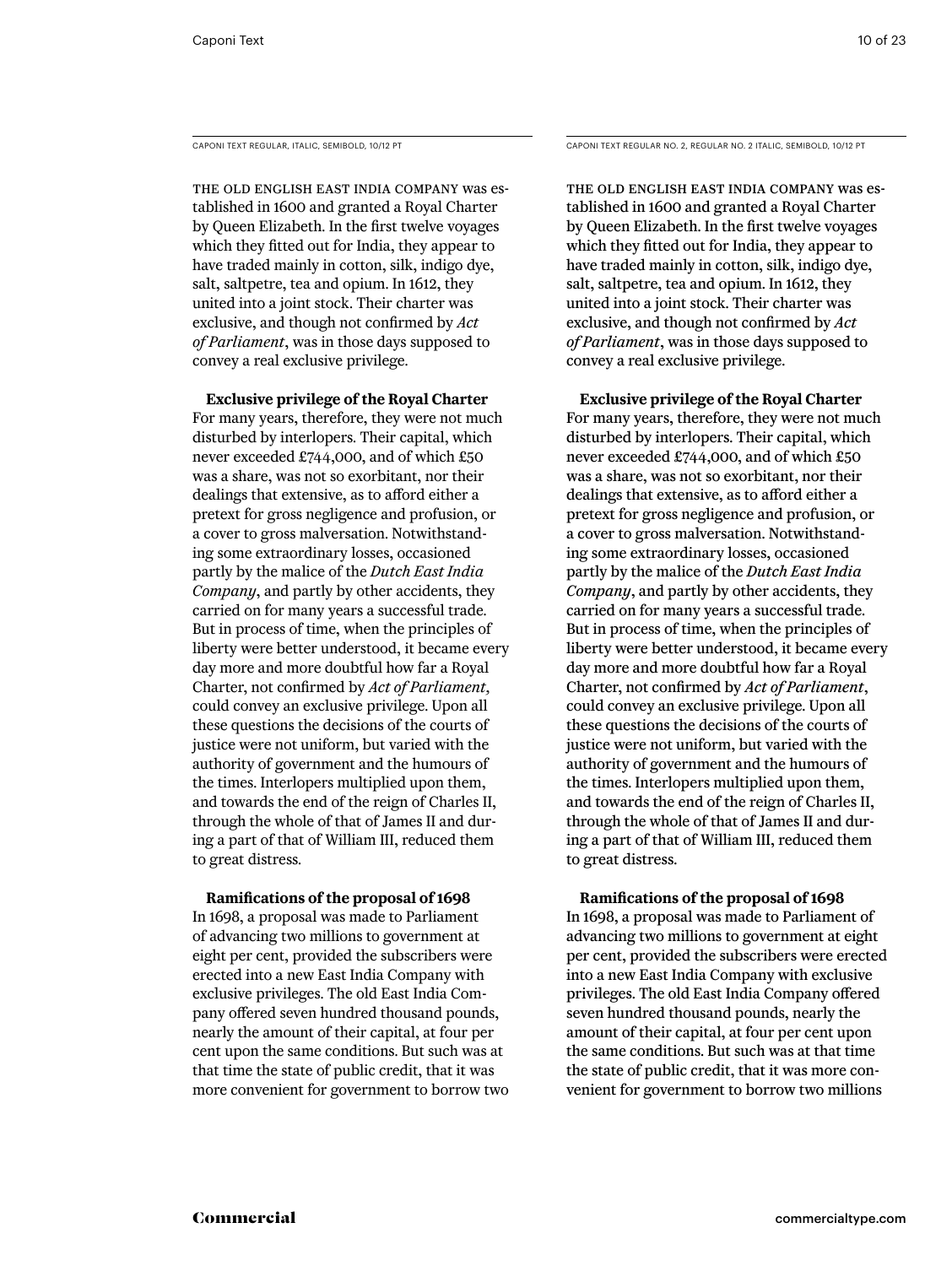CAPONI TEXT MEDIUM, MEDIUM ITALIC, BOLD, 10/12 PT CAPONI CAPONI TEXT SEMIBOLD, SEMIBOLD ITALIC, 10/12 PT

The old English East India Company was established in 1600 and granted a Royal Charter by Queen Elizabeth. In the first twelve voyages which they fitted out for India, they appear to have traded mainly in cotton, silk, indigo dye, salt, saltpetre, tea and also opium. In 1612, they united into a joint stock. Their charter was exclusive, and though not confirmed by *Act of Parliament*, was in those days supposed to convey a real exclusive privilege.

**Exclusive privilege of the Royal Charter** For many years, therefore, they were not much disturbed by interlopers. Their capital, which never exceeded £744,000, and of which £50 was a share, was not so exorbitant, nor their dealings that extensive, as to afford either a pretext for gross negligence and profusion, or a cover to gross malversation. Notwithstanding some extraordinary losses, occasioned partly by the malice of the *Dutch East India Company*, and partly by other accidents, they carried on for many years a successful trade. But in process of time, when the principles of liberty were better understood, it became every day more and more doubtful how far a Royal Charter, not confirmed by *Act of Parliament*, could convey an exclusive privilege. Upon all these questions the decisions of the courts of justice were not uniform, but varied with the authority of government and the humours of the times. Interlopers multiplied upon them, and towards the end of the reign of Charles II, through the whole of that of James II and during a part of that of William III, reduced them to great distress.

## **Ramifications of the proposal of 1698**

In 1698, a proposal was made to Parliament of advancing two millions to government at eight per cent, provided the subscribers were erected into a new East India Company with exclusive privileges. The old East India Company offered seven hundred thousand pounds, nearly the amount of their capital, at four per cent upon the same conditions. But such was at that time the state of public credit, that it was more convenient for government to borrow two millions at eight per cent than seven hundred thousand pounds

**The old English East India Company was established in 1600 and granted a Royal Charter by Queen Elizabeth. In the first twelve voyages which they fitted out for India, they appear to have traded mainly in cotton, silk, indigo dye, salt, saltpetre, tea and opium. In 1612, they united into a joint stock. Their charter was exclusive, and though not confirmed by** *Act of Parliament***, was in those days supposed to convey a real exclusive privilege.** 

*Exclusive privilege of the Royal Charter* **For many years, therefore, they were not much disturbed by interlopers. Their capital, which never exceeded £744,000, and of which £50 was a share, was not so exorbitant, nor their dealings so extensive, as to afford either a pretext for gross negligence and profusion, or a cover to gross malversation. Notwithstanding some extraordinary losses, occasioned partly by the malice of the Dutch East India Compa-**

Caponi Text Bold, Bold ITALIC, 10/12 PT

**The old English East India Company was established in 1600 and granted a Royal Charter by Queen Elizabeth. In the first twelve voyages which they fitted out for India, they appear to have traded mainly in cotton, silk, indigo dye, salt, saltpetre, tea and opium. In 1612, they united into a joint stock. Their charter was exclusive, and though not confirmed by** *Act of Parliament***, was in those days supposed to convey a real exclusive privilege.** 

*Exclusive privilege of the Royal Charter* **For many years, therefore, they were not much disturbed by interlopers. Their capital, which never exceeded £744,000, and of which £50 was a share, was not so exorbitant, nor their dealings so extensive, as to afford either a pretext for gross negligence and profusion, or a cover to gross malversation. Notwithstanding some extraordinary losses, occasioned partly by the malice of the Dutch East India Company, and partly by other accidents, they**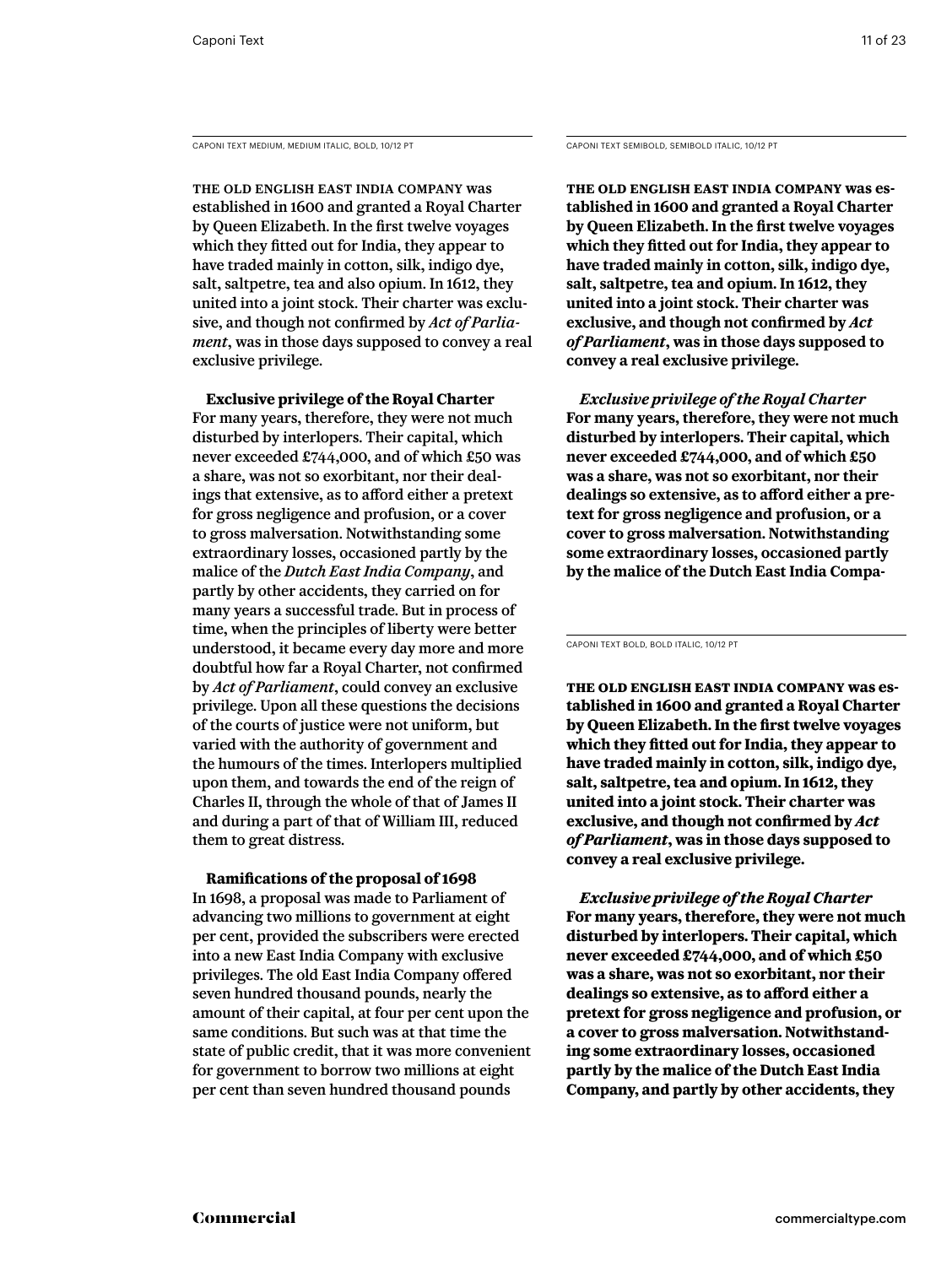The old English East India Company was established in 1600 and granted a Royal Charter by Queen Elizabeth. In the first twelve voyages which they fitted out for India, they appear to have traded mainly in cotton, silk, indigo dye, salt, saltpetre, tea and opium. In 1612, they united into a joint stock. Their charter was exclusive, and though not confirmed by *Act of Parliament*, was in those days supposed to convey a real exclusive privilege.

**Exclusive privilege of the Royal Charter**

For many years, therefore, they were not much disturbed by interlopers. Their capital, which never exceeded £744,000, and of which £50 was a share, was not so exorbitant, nor their dealings that extensive, as to afford either a pretext for gross negligence and profusion, or a cover to gross malversation. Notwithstanding some extraordinary losses, occasioned partly by the malice of the *Dutch East India Company*, and partly by other accidents, they carried on for many years a successful trade. But in process of time, when the principles of liberty were better understood, it became every day more and more doubtful how far a Royal Charter, not confirmed by *Act of Parliament,* could convey an exclusive privilege. Upon all these questions the decisions of the courts of justice were not uniform, but varied with the authority of government and the humours of the times. Interlopers multiplied upon them, and towards the end of the reign of Charles II, through the whole of that of James II and during a part of that of William III, reduced them to great distress.

#### **Ramifications of the proposal of 1698**

In 1698, a proposal was made to Parliament of advancing two millions to government at eight per cent, provided the subscribers were erected into a new East India Company with exclusive privileges. The old East India Company offered seven hundred thousand pounds, nearly the amount of their capital, at four per cent upon the same conditions. But such was at that time the state of public credit, that it was more convenient for government to borrow two millions at eight per cent than seven hundred thousand pounds at four. The proposal of the new subscribers was accepted, and a new East India Company established in consequence. The old East India Company, however, had a right to continue their trade till 1701. They had, at the same time, in the name of their treasurer, subscribed, very artfully, three hundred and fifteen thousand pounds into the stock of the new. By a negligence in the expression of the Act of Parliament which vested

Caponi Text Regular, Italic, semibold, 9/11 PT Caponi Text Regular No. 2, Regular No. 2 Italic, semiBold, 9/11 PT

The old English East India Company was established in 1600 and granted a Royal Charter by Queen Elizabeth. In the first twelve voyages which they fitted out for India, they appear to have traded mainly in cotton, silk, indigo dye, salt, saltpetre, tea and opium. In 1612, they united into a joint stock. Their charter was exclusive, and though not confirmed by *Act of Parliament*, was in those days supposed to convey a real exclusive privilege.

#### **Exclusive privilege of the Royal Charter**

For many years, therefore, they were not much disturbed by interlopers. Their capital, which never exceeded £744,000, and of which £50 was a share, was not so exorbitant, nor their dealings that extensive, as to afford either a pretext for gross negligence and profusion, or a cover to gross malversation. Notwithstanding some extraordinary losses, occasioned partly by the malice of the *Dutch East India Company*, and partly by other accidents, they carried on for many years a successful trade. But in process of time, when the principles of liberty were better understood, it became every day more and more doubtful how far a Royal Charter, not confirmed by *Act of Parliament,* could convey an exclusive privilege. Upon all these questions the decisions of the courts of justice were not uniform, but varied with the authority of government and the humours of the times. Interlopers multiplied upon them, and towards the end of the reign of Charles II, through the whole of that of James II and during a part of that of William III, reduced them to great distress.

#### **Ramifications of the proposal of 1698**

In 1698, a proposal was made to Parliament of advancing two millions to government at eight per cent, provided the subscribers were erected into a new East India Company with exclusive privileges. The old East India Company offered seven hundred thousand pounds, nearly the amount of their capital, at four per cent upon the same conditions. But such was at that time the state of public credit, that it was more convenient for government to borrow two millions at eight per cent than seven hundred thousand pounds at four. The proposal of the new subscribers was accepted, and a new East India Company established in consequence. The old East India Company, however, had a right to continue their trade till 1701. They had, at the same time, in the name of their treasurer, subscribed, very artfully, three hundred and fifteen thousand pounds into the stock of the new. By a negligence in the expression of the Act of Parliament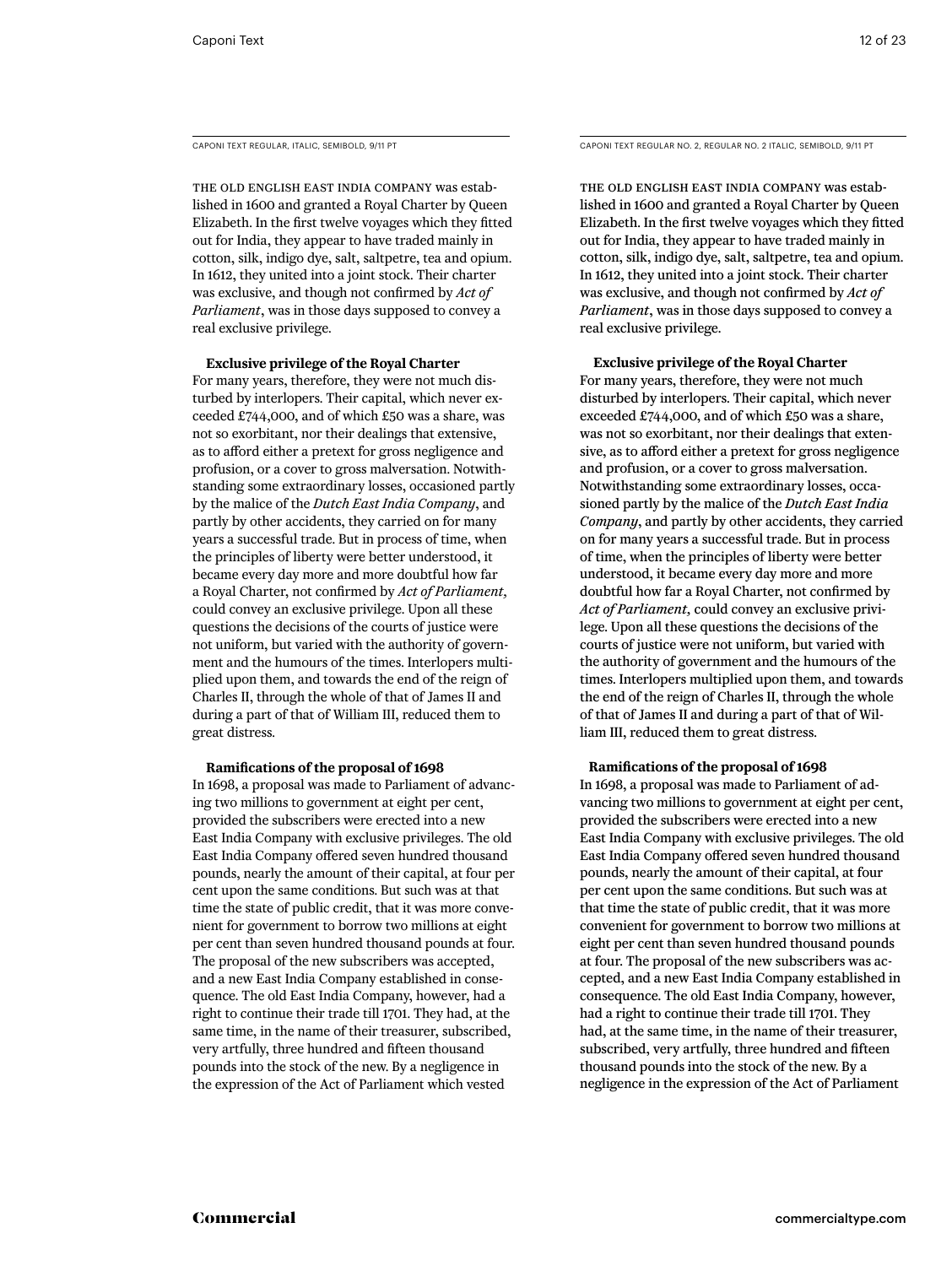CAPONI TEXT MEDIUM, MEDIUM ITALIC, SEMIBOLD, 9/11 PT CAPONI TEXT SEMIBOLD, SEMIBOLD ITALIC, 9/11 PT

The old English East India Company was established in 1600 and granted a Royal Charter by Queen Elizabeth. In the first twelve voyages which they fitted out for India, they appear to have traded mainly in cotton, silk, indigo dye, salt, saltpetre, tea and also opium. In 1612, they united into a joint stock. Their charter was exclusive, and though not confirmed by Act of Parliament, was in those days supposed to convey a real exclusive privilege.

**Exclusive privilege of the Royal Charter**

For many years, therefore, they were not much disturbed by interlopers. Their capital, which never even exceeded £744,000, and of which £50 was a share, was not so exorbitant, nor their dealings so extensive, as to afford either a pretext for gross negligence and profusion, or a cover to gross malversation. Notwithstanding some extraordinary losses, occasioned partly by the malice of the Dutch East India Company, and partly by other accidents, they carried on for many years a successful trade. But in process of time, when the principles of liberty were better understood, it became every day more and more doubtful how far a Royal Charter, not confirmed by *Act of Parliament,* could convey an exclusive privilege. Upon all these questions the decisions of the courts of justice were not uniform, but varied with the authority of government and the humours of the times. Interlopers multiplied upon them, and towards the end of the reign of Charles II, through the whole of that of James II and during a part of that of William III, reduced them to great distress.

**Ramifications of the proposal of 1698** In 1698, a proposal was made to Parliament of advancing two millions to government at eight per cent, provided the subscribers were erected into a new East India Company with exclusive privileges. The old East India Company offered seven hundred thousand pounds, nearly the amount of their capital, at four per cent upon the same conditions. But such was at that time the state of public credit, that it was more convenient for government to borrow two millions at eight per cent than seven hundred thousand pounds at four. The proposal of the new subscribers was accepted, and a *new East India Company* established in consequence. The old East India Company, however, had a right to continue their trade till 1701. They had, at the same time, in the name of their treasurer, subscribed, very artfully, three hundred and fifteen thousand pounds into

**The old English East India Company was established in 1600 and granted a Royal Charter by Queen Elizabeth. In the first twelve voyages which they fitted out for India, they appear to have traded mainly in cotton, silk, indigo dye, salt, saltpetre, tea and opium. In 1612, they united into a joint stock. Their charter was exclusive, and though not confirmed by Act of Parliament, was in those days supposed to convey a real exclusive privilege.** 

*Exclusive privilege of the Royal Charter* **For many years, therefore, they were not much disturbed by interlopers. Their capital, which never exceeded £744,000, and of which £50 was a share, was not so exorbitant, nor their dealings so extensive, as to afford either a pretext for gross negligence and profusion, or a cover to gross malversation. Notwithstanding some extraordinary losses, occasioned partly by the malice of the Dutch East India Company, and partly by other accidents, they carried on for many years a** 

**The old English East India Company was established in 1600 and granted a Royal Charter by Queen Elizabeth. In the first twelve voyages which they fitted out for India, they appear to have traded mainly in cotton, silk, indigo dye, salt, saltpetre, tea and also opium. In 1612, they united into a joint stock. Their charter was exclusive, and though not confirmed by Act of Parliament, was in those days supposed to convey a real exclusive privilege.** 

*Exclusive privilege of the Royal Charter* **For many years, therefore, they were not much disturbed by interlopers. Their capital, which never even exceeded £744,000, and of which £50 was a share, was not so exorbitant, nor their dealings so extensive, as to afford either a pretext for gross negligence and profusion, or a cover to gross malversation. Notwithstanding some extraordinary losses, occasioned partly by the malice of the Dutch East India Company, and partly by other accidents, they carried on for many years a successful trade. But in process of time, when the principles of liberty were better understood, it became every day more and more** 

Caponi Text Bold, Bold ITALIC, 9/11 PT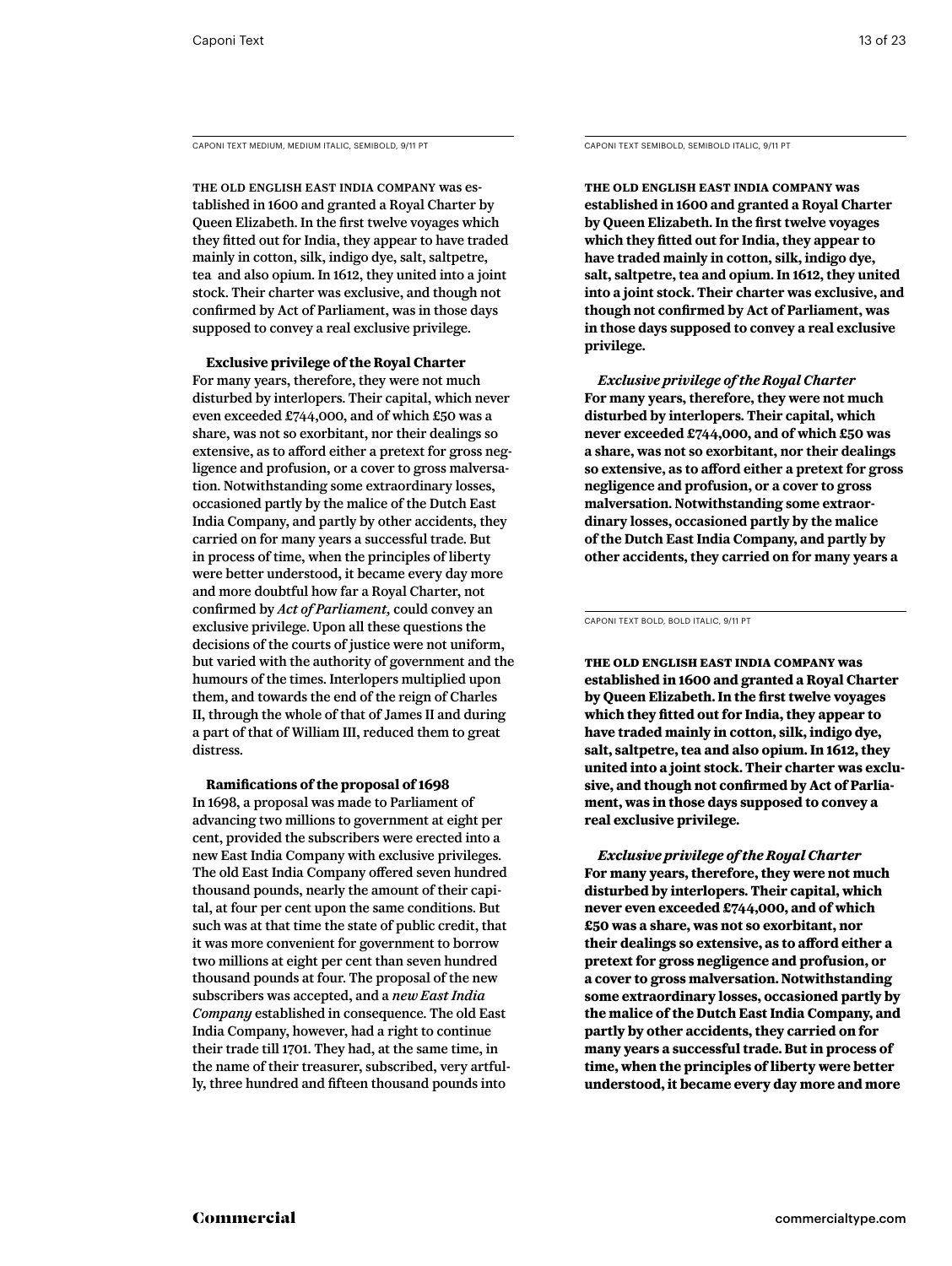# caponi Text regular, regular italic 8/10 PT

SITUATIONIST INTERNATIONAL (SI) was a group of international revolutionaries founded in 1957. With their ideas rooted in Marxism and the 20th century European artistic avantgarde, they advocated experiences of life being alternative to those admitted by the capitalist order, for the fulfillment of human primitive desires and the pursuing of a superior passional quality. For this purpose they suggested and experimented with the construction of situations; the setting up of environments favorable for the fulfillment of such desires. Using methods drawn from the arts, they developed a series of experimental fields of study for the construction of such, like unitary urbanism and psychogeography.

The sense of constructing situations is to fulfill human primitive desires and pursue a superior passional quality. From *Internationale Situationiste #1*: "This alone can lead to the further clarification of these simple basic desires, and to the confused emergence of new desires whose material roots will be precisely the new reality engendered by situationist constructions. *We must thus envisage a sort of situationist-oriented psychoanalysis in which, in contrast to the goals pursued by the various currents stemming from Freudianism, each of the participants in this adventure would discover desires for specific ambiences in order to fulfill them. Each person must seek what he loves, what attracts him. Through this method one can tabulate elements out of which situations can be constructed, along with projects to dynamize these elements.*"

The first issue of the journal *Internationale Situationiste* defined a situationist as "having to do with the theory or practical activity of constructing situations. One who engages in the construction of situations. A member of the Situationist International". The same journal defined situationism as "a meaningless term improperly derived from the above. There is no such thing as situationism, which would mean a doctrine of interpretation of existing facts. The notion of situationism is obviously devised by antisituationists." They fought against the main obstacle on the fulfillment of such superior passional living, identified by them in advanced capital-

# caponi Text regular no. 2, regular no. 2 italic 8/10 PT

SITUATIONIST INTERNATIONAL (SI) was a group of international revolutionaries founded in 1957. With their ideas rooted in Marxism and the 20th century European artistic avantgarde, they advocated experiences of life being alternative to those admitted by the capitalist order, for the fulfillment of human primitive desires and the pursuing of a superior passional quality. For this purpose they suggested and experimented with the construction of situations; the setting up of environments favorable for the fulfillment of such desires. Using methods drawn from the arts, they developed a series of experimental fields of study for the construction of such, like unitary urbanism and psychogeography.

The sense of constructing situations is to fulfill human primitive desires and pursue a superior passional quality. From *Internationale Situationiste #1*: "This alone can lead to the further clarification of these simple basic desires, and to the confused emergence of new desires whose mater- ial roots will be precisely the new reality engendered by situationist constructions. *We must thus envisage a sort of situationist-oriented psychoanalysis in which, in contrast to the goals pursued by the various currents stemming from Freudianism, each of the participants in this adventure would discover desires for specific ambiences in order to fulfill them. Each person must seek what he loves, what attracts him. Through this method one can tabulate elements out of which situations can be constructed, along with projects to dynamize these elements.*"

The first issue of the journal *Internationale Situationiste* defined a situationist as "having to do with the theory or practical activity of constructing situations. One who engages in the construction of situations. A member of the Situationist International". The same journal defined situationism as "a meaningless term improperly derived from the above. There is no such thing as situationism, which would mean a doctrine of interpretation of existing facts. The notion of situationism is obviously devised by antisituationists." They fought against the main obstacle on the fulfillment of such superior passional living, identified by them in advanced capitalism. Their

#### caponi Text bold, bold italic 8/10 PT

**SITUATIONIST INTERNATIONAL (SI) was a group of international revolutionaries founded in 1957. With their ideas rooted in Marxism and the 20th century European artistic avantgarde, they advocated experiences of life being alternative to those admitted by the capitalist order, for the fulfillment of human primitive desires and the pursuing of a superior passional quality. For this purpose they suggested and experimented with the construction of situations; the setting up of environments favorable for the fulfillment of such desires. Using methods drawn from the arts, they developed a series of experimental fields of study for the construction of such, like unitary urbanism and psychogeography.**

**The sense of constructing situations is to fulfill human primitive desires and pursue a superior passional quality. From** *Internationale Situationiste #1***: "This alone can lead to the further clarification of these simple basic desires, and to the confused emergence of new desires whose material roots will be precisely the new reality engendered by situationist constructions.** *We must thus envisage a sort of situationist-oriented psychoanalysis in which, in contrast to the goals pursued by the various currents stemming from Freudianism, each of the participants in this adventure would discover desires for specific ambiences in order to fulfill them. Each person must seek what he loves, what attracts him. Through this method one can tabulate elements out of which situations can be constructed, along with projects to dynamize these elements.***"** 

**The first issue of the journal**  *Internationale Situationiste* **defined a situationist as "having to do with the theory or practical activity of constructing situations. One who engages in the construction of situations. A member of the Situationist International". The same journal defined situationism as "a meaningless term improperly derived from the above. There is no such thing as situationism, which would mean a doctrine of interpretation of existing**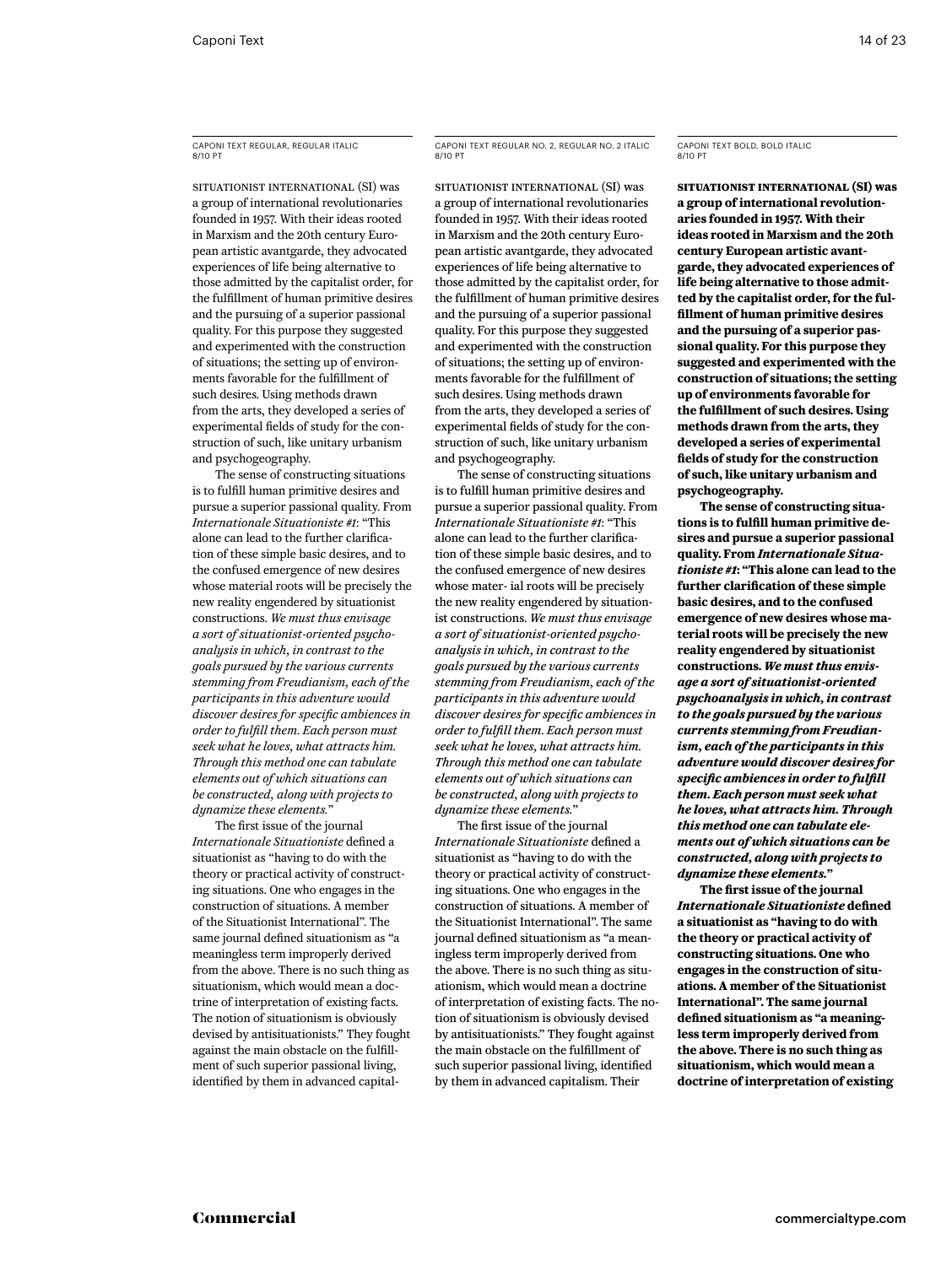Caponi Text Regular, 10/11 PT

The Spanish war, which began in 1739, and the French war which soon followed it occasioned further increase of the debt, which, on the 31st of December 1748, after the war had been concluded by the Treaty of Aix-la-Chapelle, amounted to £78,293,313. The most profound peace of seventeen years continuance had taken no more than £8,328,354. from it. A war of less than nine years' continuance added £31,338,689 to it. (Refer to James Postlethwaite's *The History of the Public Revenue.*) During the administration of Mr. Pelham, the interest of the public debt was reduced, or at least measures were taken for reducing it, from four to three per cent; the sinking fund was increased, and some part of the public debt was paid off. In 1755, before the breaking out of the late war, the funded debt of Great Britain amounted to £72,289,673. On the 5th of January 1763, at the conCaponi Text Regular, 10/12 PT

The Spanish war, which began in 1739, and the French war which soon followed it occasioned further increase of the debt, which, on the 31st of December 1748, after the war had been concluded by the Treaty of Aix-la-Chapelle, amounted to £78,293,313. The most profound peace of seventeen years continuance had taken no more than £8,328,354. from it. A war of less than nine years' continuance added £31,338,689 to it. (Refer to James Postlethwaite's *The History of the Public Revenue.*) During the administration of Mr. Pelham, the interest of the public debt was reduced, or at least measures were taken for reducing it, from four to three per cent; the sinking fund was increased, and some part of the public debt was paid off. In 1755, before the breaking out of the late war, the funded debt of Great Britain amounted to £72,289,673. On the 5th of January 1763, at the con-

Caponi Text Regular, 10/13 PT

The Spanish war, which began in 1739, and the French war which soon followed it occasioned further increase of the debt, which, on the 31st of December 1748, after the war had been concluded by the Treaty of Aix-la-Chapelle, amounted to £78,293,313. The most profound peace of seventeen years continuance had taken no more than £8,328,354. from it. A war of less than nine years' continuance added £31,338,689 to it. (Refer to James Postlethwaite's *The History of the Public Revenue.*) During the administration of Mr. Pelham, the interest of the public debt was reduced, or at least measures were taken for reducing it, from four to three per cent; the sinking fund was increased, and some part of the public debt was paid off. In 1755, before the breaking out of the late war, the funded debt of Great Britain amounted to £72,289,673. On the 5th of January 1763, at the conCaponi Text Regular, 10/14 PT

The Spanish war, which began in 1739, and the French war which soon followed it occasioned further increase of the debt, which, on the 31st of December 1748, after the war had been concluded by the Treaty of Aix-la-Chapelle, amounted to £78,293,313. The most profound peace of seventeen years continuance had taken no more than £8,328,354. from it. A war of less than nine years' continuance added £31,338,689 to it. (Refer to James Postlethwaite's *The History of the Public Revenue.*) During the administration of Mr. Pelham, the interest of the public debt was reduced, or at least measures were taken for reducing it, from four to three per cent; the sinking fund was increased, and some part of the public debt was paid off. In 1755, before the breaking out of the late war, the funded debt of Great Britain amounted to £72,289,673. On the 5th of January 1763, at the con-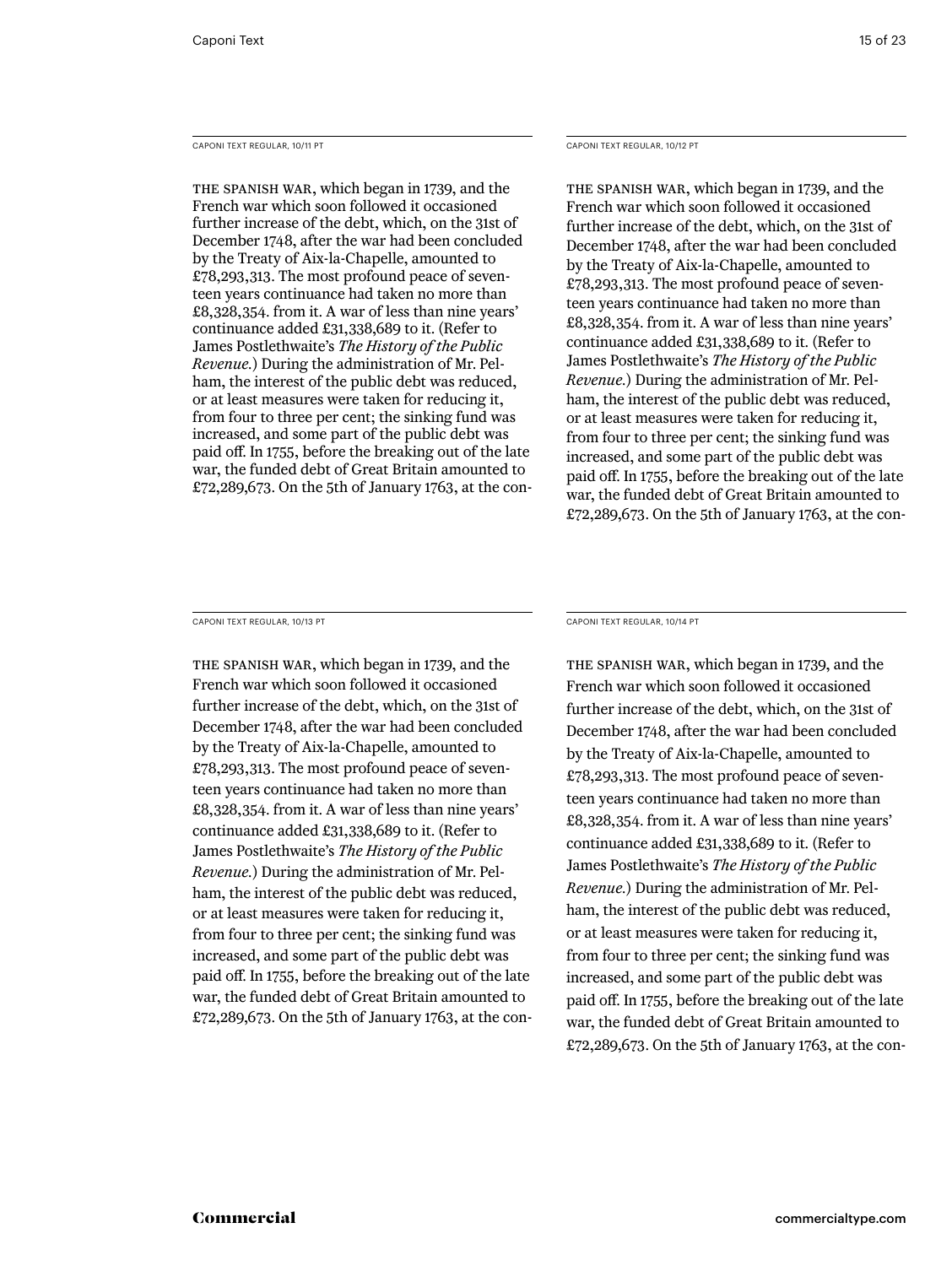# ČESKÝ (CZECH)<br>CAPONI TEXT REGULAR, ITALIC, 10/12 PT

ačkoli klimšova nenapsala knih mnoho, přece zná ji ta naše četbychtivá mládež tuze dobře. Zná ji zejména z knih: Z jara do léta, Kniha báchorek, Paleček a Malenka, Z ráje, Rodinná skřínka a j., a pak z různých časopisů pro mládež, do nichž velice pilně přispívá. Její práce vesměs děti naše rády čítají, poněvadž skutečně vynikají vším, čeho se na dobré četbě žádá. Však Klimšova také pracuje s láskou, pracuje opravdově vážně a nevydá nic na světlo, co by důkladně nepodrobila soudu svému i soudu jiných. A to právě dodává jejím prácem té pravé ceny. Nuže seznammež se se životem této tiché a skromné pracovnice, seznammež se i s jejími pěknými spisy. Klimšova narodila se 7. dne měsíce prosince roku 1851. v Poličce. Otec její byl dosti zámožným a váženým měšťanem, měltě v Poličce dům a byl dlouhá léta členem obecního zastupitelstva, ba i městským radním. *Při domě měli Klimšovi zahrádku.* Něžná matka Bohumilčina milovala totiž velice květiny a při tom lnula také velikou láskou ku zvířatům. Byla dobra, o vše, ale zvláště o děti své starostliva, při tom pilna, šetrna

#### DEUTSCH (GERMAN) Caponi Text Regular, italic, 10/12 PT

Sehen wir das Gesamtbild unseres heutigen Lebens nur mit unseren Augen an, so können wir die Folgerung ziehen, daß dieses Gebilde einen chaotischen Charakter trägt, und es kann uns nicht wundern, daß diejenigen, welche sich in diesem scheinbaren Chaos unwohl fühlen, der Welt entfliehen oder sich in geistigen Abstraktionen verlieren wollen. Doch jedenfalls muß es uns klar sein, daß diese Flucht vor der Wirklichkeit ein ebenso großer Irrtum ist wie jene Anlehnung an den reinsten Materialismus. Weder die Flucht in das Mittelalter, noch der von verschiedenen Kunsthistorikern empfohlene Wiederaufbau des Olympos kann und die Lösung bringen. Unsere Zeit hat eine andere Mission zu erfüllen als die des Mittelalters und des Hellenismus. *Um die Aufgabe unserer Zeit richtig zu verstehen, ist es notwendig,* daß wir nicht nur mit unseren Augen, sondern vielmehr mit unseren innerlichen Sinnesorganen die Lebensstruktur erfassen. Haben wir einmal die Synthese des Lebens aus der Tiefe unseres Wesens gewonnen und als Inhalt von Kultur und Kunst anerkannt, so wird es

DANSK (DANISH) Caponi Text Regular, italic, 10/12 PT

Der var en lille havfisk af god familie, navnet husker jeg ikke, det må de lærde sige dig. Den lille fisk havde attenhundrede søskende, alle lige gamle; de kendte ikke deres fader eller moder, de måtte straks skøtte sig selv og svømme om, men det var en stor fornøjelse; vand havde de nok at drikke, hele verdenshavet, føden tænkte de ikke på, den kom nok; hver ville følge sin lyst, hver ville få sin egen historie, ja det tænkte heller ingen af dem på. Solen skinnede ned i vandet, det lyste om dem, det var så klart, det var en verden med de forunderligste skabninger, og nogle så gruelig store, med voldsomme gab, de kunne sluge de attenhundrede søskende, men det tænkte de heller ikke på, for ingen af dem var endnu blevet slugt. *De små svømmede sammen, tæt op til hverandre,* som sildene og makrellerne svømmer; men som de allerbedst svømmede i vandet og tænkte på ingenting, sank, med forfærdelig lyd, ovenfra, midt ned imellem dem, en lang, tung ting, der slet ikke ville holde op; længere og længere strakte den sig, og hver af småfiskene, som den ramte, blev kvast eller fik et

#### ESPAÑOL (SPANISH) Caponi Text Regular, italic, 10/12 PT

En esta conferencia no pretendo, como en anteriores, definir, sino subrayar; no quiero dibujar, sino sugerir. Animar, en su exacto sentido. Herir pájaros soñolientos. Donde haya un rincón oscuro, poner un reflejo de nube alargada y regalar unos cuantos espejos de bolsillo a las señoras que asisten. He querido bajar a la ribera de los juncos. Por debajo de las tejas amarillas. A la salida de las aldeas, donde el tigre se come a los niños. Estoy en este momento lejos del poeta que mira el reloj, lejos del poeta que lucha con la estatua, que lucha con el sueño, que lucha con la anatomía; he huido de todos mis amigos y me voy con aquel muchacho que se come la fruta verde y mira cómo las hormigas devoran al pájaro aplastado por el automóvil. *Por las calles más puras del pueblo me encontraréis;* por el aire viajero y la luz tendida de las melodías que Rodrigo Caro llamó "reverendas madres de todos los cantares". Por todos los sitios donde se abre la tierna orejita rosa del niño o la blanca orejita de la niña que espera, llena de miedo, el alfiler que abra el agujero para la arracada.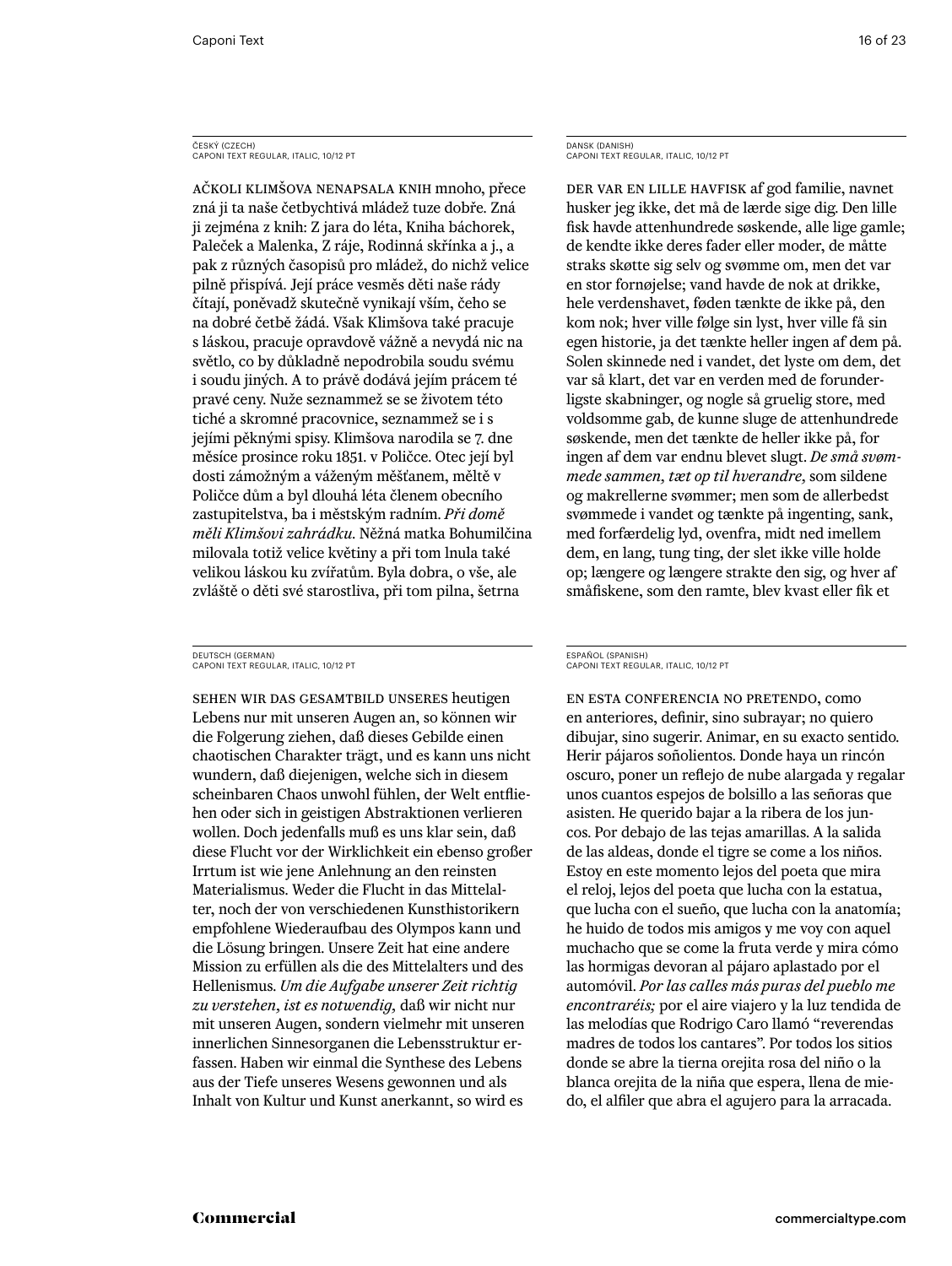# FRANÇAIS (FRENCH) Caponi Text Regular, italic, 10/12 PT

Dada a son origine dans le dictionnaire. C'est terriblement simple. En français cela signifie «cheval de bois». En allemand «va te faire, au revoir, à la prochaine». En roumain «oui en effet, vous avez raison, c'est ça, d'accord, vraiment, on s'en occupe», etc. C'est un mot international. Seulement un mot et ce mot comme mouvement. Très facile à comprendre. Lorsqu'on en fait une tendance artistique, cela revient à vouloir supprimer les complications. *Psychologie Dada.* Allemagne Dada y compris indigestions et crampes brouillardeuses, littérature Dada, bourgeoisie Dada et vous, très vénérés poètes, vous qui avez toujours fait de la poésie avec des mots, mais qui n'en faites jamais du mot luimême, vous qui tournez autour d'un simple point en poétisant. Guerre mondiale Dada et pas de fin, révolution Dada et pas de commencement. Dada, amis et soi-disant poètes, très estimés fabricateurs et évangélistes Dada Tzara, Dada Huelsenbeck, Dada m'dada, Dada m'dada, Dada mhm, dada dera dada, Dada Hue, Dada Tza. Comment obtenir la béatitude ? En disant Dada. Comment devenir cé-

MAGYAR (HUNGARIAN) Caponi Text Regular, italic, 10/12 PT

Hajnali két órakor a segédtiszt belépett a tábornok szobájába és jelentette, hogy a járőrök elindultak a hodricsi úton. Az asztalra állított petróleumlámpa körül szétteregetett tereprajzok és jelentések hevertek, rajtuk keresztbe dobva egy ezüstgombos lovaglópálca. A tábornok a szoba közepén állt és hideg arccal hallgatta a segédtiszt szavait. Kurtára nyírt szakála rőtesen csillogott a lámpafényben. *Aranykeretes szemüvege mögül jeges nyugalommal csillámlottak elő kék szemei.* Csupa energia volt ez a hat láb magas, karcsú ember, aki egy hónap előtt vette át a feldunai hadtest parancsnokságát. De most mégis, mintha valami fáradtságot vagy inkább fásultságot árultak volna el mozdulatai. Némán bólintott s mikor a segédtiszt mögött becsukódott az ajtó, kimerülten dobta magát a kopott díványra. Két nap óta mindig talpon volt s egyik izgalom a másik után érte. A Szélakna irányában fekvő főcsapat felé haladó ellenség már egy napi előnyt nyert a Zsarnócra kirendelt zászlóalj parancsnokának ügyetlensége folytán. Első felindulásában maga vette át a zászlóalj vezényletét ITALIANO (ITALIAN) Caponi Text Regular, italic, 10/12 PT

Dapprima, ripetendendo l'errore commesso in gioventù, scrisse di animali che conosceva poco, e le sue favole risonarono di ruggiti e barriti. Poi si fece più umano, se così si può dire, scrivendo degli animali che credeva di conoscere. Così la mosca gli regalò una gran quantità di favole dimostrandosi un animale più utile di quanto si creda. In una di quelle favole ammirava la velocità del dittero, velocità sprecata perchè non gli serviva nè a raggiungere la preda nè a garantire la sua incolumità. Qui faceva la morale una testuggine. Un'altra favola esaltava la mosca che distruggeva le cose sozze da essa tanto amate. Una terza si meravigliava che la mosca, l'animale più ricco d'occhi, veda tanto imperfettamente. Infine una raccontava di un uomo che, dopo di aver schiacciato una mosca noiosa, le gridò: "Ti ho beneficata; ecco che non sei più una mosca". Con tale sistema *era facile di avere ogni giorno* la favola pronta col caffè del mattino. Doveva venire la guerra ad insegnargli che la favola poteva divenire un'espressione del proprio animo, il quale così inseriva la mummietta nella macchi-

#### POLSKI (POLISH) Caponi Text Regular, italic, 10/12 PT

od wczoraj jakiś niepokój panuje w uliczce. Stary Mendel dziwi się i częściej niż zwykle nakłada krótką łajkę patrząc w okno. Tych ludzi nie widział on tu jeszcze. Gdzie idą? Po co przystają z robotnikami, śpieszącymi do kopania fundamentów pod nowy dom niciarza Greulicha? Skąd się tu wzięły te obszarpane wyrostki? Dlaczego patrzą tak po sieniach? Skąd mają pieniądze, że idą w pięciu do szynku? Stary Mendel kręci głową, smokcząc mały, silnie wygięty wiśniowy cybuszek. *On zna tak dobrze tę uliczkę cichą. Jej fizjonomię, jej ruch.* jej głosy, jej tętno. Wie, kiedy zza którego węgła wyjrzy w dzień pogodny słońce; ile dzieci przebiegnie rankiem, drepcąc do ochronki, do szkoły; ile zwiędłych dziewcząt w ciemnych chustkach, z małymi blaszeczkami w ręku przejdzie po trzy, po cztery, do fabryki cygar na robotę; ile kobiet przystanie z koszami na starym, wytartym chodniku, pokazując sobie zakupione jarzyny, skarżąc się na drogość jaj, mięsa i masła; ilu wyrobników przecłapie środkiem bruku, ciężkim chodem nóg obutych w trepy, niosąc pod pachą węzełki, a w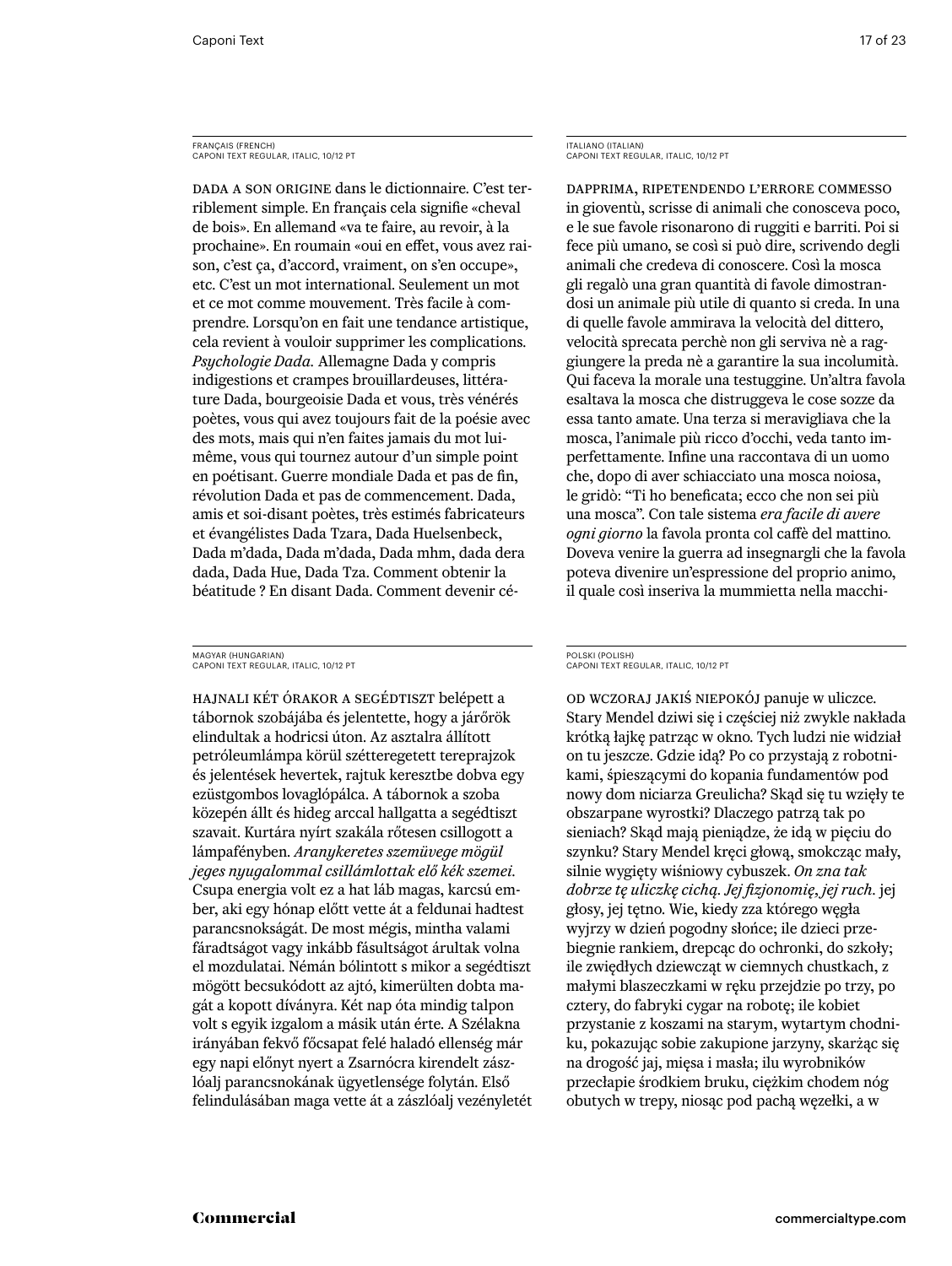PORTUGUÊS (PORTUGUESE) Caponi Text Regular, italic, 10/12 PT

D. Benedita levantou-se, no dia seguinte, com a idéia de escrever uma carta ao marido, uma longa carta em que lhe narrasse a festa da véspera, nomeasse os convivas e os pratos, descrevesse a recepção noturna, e, principalmente, desse notícia das novas relações com D. Maria dos Anjos. A mala fechava-se às duas horas da tarde, D. Benedita acordara às nove, e, não morando longe (morava no *Campo da Aclamação*), um escravo levaria a carta ao correio muito a tempo. Demais, chovia; D. Benedita arredou a cortina da janela, deu com os vidros molhados; era uma chuvinha teimosa, o céu estava todo brochado de uma cor pardo-escura, malhada de grossas nuvens negras. Ao longe, viu flutuar e voar o pano que cobria o balaio que uma preta levava à cabeça: concluiu que ventava. Magnífico dia para não sair, e, portanto, escrever uma carta, duas cartas, todas as cartas de uma esposa ao marido ausente. Ninguém viria tentá- -la. Enquanto ela compõe os babadinhos e rendas do roupão branco, um roupão de cambraia que o desembargador lhe dera em 1862, no mesmo dia

SVENSKA (SWEDISH) Caponi Text Regular, italic, 10/12 PT

Klockan var mellan åtta och nio den vackra majmorgonen, då Arvid Falk efter scenen hos brodern vandrade gatorna framåt, missnöjd med sig själv, missnöjd med brodern och missnöjd med det hela. Han önskade att det vore mulet och att han hade dåligt sällskap. Att han var en skurk, det trodde han icke fullt på, men han var icke nöjd med sig själv, han var så van att ställa höga fordringar på sig, och han var inlärd att i brodern se ett slags styvfar, för vilken han hyste stor aktning, nästan vördnad. Men även andra tankar döko upp och gjorde honom bekymrad. Han var utan pengar och utan sysselsättning. Detta senare var kanske det värsta ty sysslolösheten var honom en svår fiende, begåvad med en aldrig vilande fantasi som han var. *Under ganska obehagliga funderingar hade han kommit ner på Lilla Trädgårdsgatan;* han följde vänstra trottoaren utanför Dramatiska Teatern och befann sig snart inne på Norrlandsgatan; han vandrade utan mål och gick rätt fram; snart började stenläggningen bli ojämn, träkåkar efterträdde stenhusen, illa klädda människor kasSUOMI (FINNISH) Caponi Text Regular, italic, 10/12 PT

He olivat ystäviä ystävyydessä, joka oli läheisempää kuin veljeys. Nello oli pieni Ardennelainen — Patras suuri Flamandilainen. He olivat saman ikäisiä vuosilla mitattuna, mutta kuitenkin toinen oli vielä nuori, toinen oli jo vanha. He olivat asuneet yhdessä koko ikänsä; molemmat he olivat orpoja ja kurjia sekä saivat leipänsä samasta kädestä. Se oli ollut heidän siteensä alku, heidän ensimmäinen sympatian säikeensä; se oli vahvistunut päivä päivältä ja kasvanut heidän mukanaan kiinteänä ja erottamattomana niin, että he alkoivat rakastaa toisiansa erittäin paljon. Heidän kotinsa oli pieni mökki pienen *Flamandilaisen kylän reunalla*, peninkulman päässä Antverpenistä. Kylä sijaitsi leveiden laidunkaistaleiden ja viljavainioiden välissä, ja sen läpi virtaavan suuren kanavan reunamilla kasvoi pitkät rivit tuulessa taipuvia poppeleita ja tervaleppiä. Siinä oli parikymmentä maatilaa ja taloa, joiden ikkunaluukut olivat kirkkaan vihreät tai taivaansiniset ja katot ruusunpunaiset tai mustavalkoiset sekä seinät niin valkoisiksi maalatut, että ne loistivat auringossa

#### TÜRKÇE (TURKISH) CAPONI TEXT REGULAR, ITALIC, 10/12 PT

Sadık genç, araladığı kapıyı çekince, yine birden kararan sanduka sükunu içinde, İskender Paşa, galeyansız ibadetine başlardı. Artık dünyaya dair hiçbir ümidi kalmamıştı. İstediği yalnız bir iman selametiydi. Vâkıa korkak bir adam değildi. Ama, muhakkak bir ölümü her gün, her saat, her dakika, hatta her saniye beklemek… Onun cesaretini kırmış, sinirlerini zayıflatmıştı. Evet, ya kafası kesilecek, ya boğulacaktı! Düşündükçe, ensesinde soğuk bir satırın sarih temasını duyar gibi oluyordu. Bu sarih temas silinirken karşısına kendi boğuk hayali gelirdi; gözleri patlamış, kavuğu bir tarafa yuvarlanmış, boynu yağlı bir kement ile sıkılmış, ayağından pabuçları çıkmış, ipek kuşağı çözülmüş, karanlık, köpüklü ağzından siyah dili sarkmış bir naaş… İskender Paşa'nın yerde sürünen ölüsü! *Titrer, gözlerini oğuşturur, yine salât-ü selamlarını çekmeye başlardı.* Yakın akıbetinin bu uzvî hatırası o kadar bariz, o kadar kuvvetliydi ki… Çocukluğunun saf muhayyilesini süsleyen cennet bahçelerini, hûri, gılman alaylarını, Tûba ağacını, Sırat köprüsünü şimdi düşünemiyordu bile… Zihni durmuştu.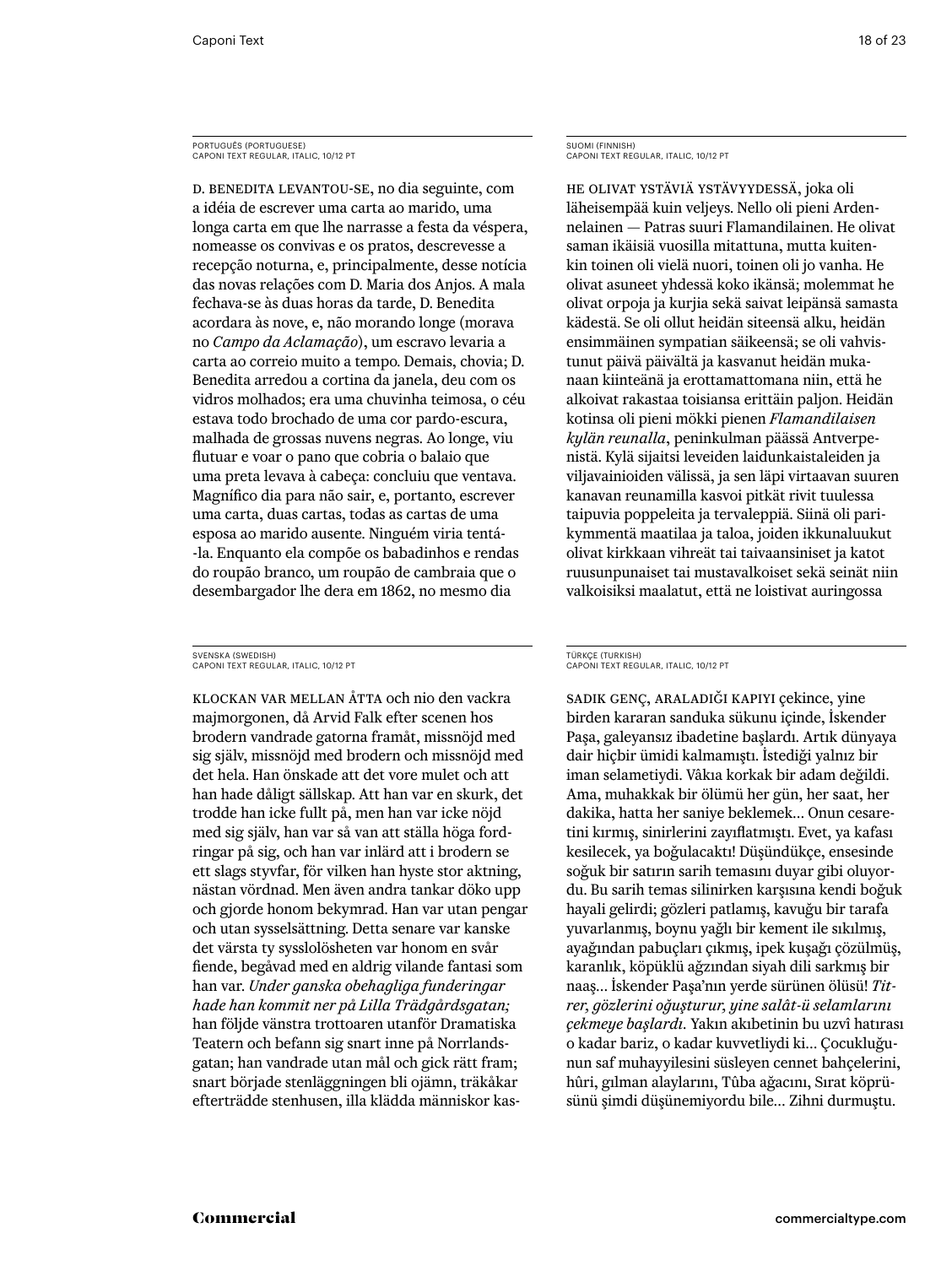| UPPERCASE                                           | ABCDEFGHIJKLMNOPQRSTUVWXYZ                                                                                                                                                           |  |  |
|-----------------------------------------------------|--------------------------------------------------------------------------------------------------------------------------------------------------------------------------------------|--|--|
| LOWERCASE                                           | abcdefghijklmnopqrstuvwxyz                                                                                                                                                           |  |  |
| SMALL CAPS                                          | ABCDEFGHIJKLMNOPQRSTUVWXYZ                                                                                                                                                           |  |  |
| STANDARD PUNCTUATION                                | $\{ \{2^2,\ldots\ldots\{-1\}  \} \} \times \mathcal{O}^{\mathsf{m},\mathsf{c}} \cdot \mathcal{O}, \mathsf{c} \cdot \P \uparrow \downarrow \mathbb{C} \oplus \mathbb{C}^{\mathsf{m}}$ |  |  |
| ALL CAP PUNCTUATION                                 | $i!\&3$ - - $-$ ( ) $\left[\frac{1}{3}\right]$ $\right]$ $\setminus \omega$ « » $\circ$                                                                                              |  |  |
| SMALL CAP PUNCTUATION                               | i!¿?/ \&@'`""\$•¶©®®™                                                                                                                                                                |  |  |
| LIGATURES                                           | fb ff ffb ffh ffi ffj ffk ffl fh fi fj fk fl                                                                                                                                         |  |  |
| <b>PROPORTIONAL % HEIGHT</b><br>default figures     | $$£€¥1234567890¢f%%aa0#°<+=-x÷>$                                                                                                                                                     |  |  |
| PROPORTIONAL OLDSTYLE                               | $$£€¥I234567890¢%%f#<+=-×÷>$                                                                                                                                                         |  |  |
| PROPORTIONAL LINING                                 | $$£€¥1234567890%%o#°<+=-x÷>$                                                                                                                                                         |  |  |
| PROPORTIONAL SMALL CAPS                             | $$£€Y1234567890%$ %-+=-x÷>                                                                                                                                                           |  |  |
| <b>TABULAR % HEIGHT</b>                             | $$EEY12345678900\%%$ f# < + = - x ÷ >                                                                                                                                                |  |  |
| TABULAR OLDSTYLE                                    | $$£E$ ¥I234567890¢%‰ $f$ #<+=-×÷>                                                                                                                                                    |  |  |
| TABULAR LINING                                      | $$£€¥1234567890¢\%%$ %+< + = - × ÷ >                                                                                                                                                 |  |  |
| <b>TABULAR SMALL CAP</b>                            | $$EEY1234567890\%$ %                                                                                                                                                                 |  |  |
| PREBUILT FRACTIONS                                  | $\frac{1}{2}$ $\frac{1}{3}$ $\frac{2}{3}$ $\frac{1}{4}$ $\frac{3}{4}$ $\frac{1}{8}$ $\frac{3}{8}$ $\frac{5}{8}$ $\frac{7}{8}$                                                        |  |  |
| NUMERATORS, DENOMINATORS<br>SUPERSCRIPT & SUBSCRIPT | $\mathbb{H}^{1234567890}$ $\mathbb{H}_{1234567890}$<br>H1234567890/1234567890                                                                                                        |  |  |
| STYLISTIC ALTERNATES                                | $s\acute{s}s\acute{s}s$ 001135 447                                                                                                                                                   |  |  |
| ACCENTED UPPERCASE                                  | ÁÂÀÄÅÃĂĀĄÅÆÆÇĆČĈÒĐÉÊÈËĔĔEĘĞĜĢĠĦĤÍÎÌÏĪĮĨĬĴ<br>ŁĹĽĻĿÑŃŇŅŊÓÔŎÖŐŐŌØŐŒŔŘŖŠŚŞŜŞÞŤŢŦÚÛÙÜŬŰŪŲŮŨ<br>ŴŴŴŴÝŶŶŸŽŹŻ                                                                               |  |  |
| ACCENTED LOWER CASE                                 | áâàäåãăāąåææçćčĉċďđðéêèëĕēęǧĝģġħĥıíîìïiijĩiiĵłĺľļŀñńňņ 'nŋ<br>óôòöőőōøøœŕřŗßšśşŝşþťţŧúûùüŭűūųůũẃŵẁẅýŷỳÿžźż                                                                           |  |  |
| ACCENTED SMALL CAPS                                 | ÁÂÀÄÅÃĂĀĄÅÆÆÇĆČĈÒĐĐÉÊÈËĔĔĒĘĞĜĢĠĦĤIÍÎÌÏIĪĮĨĬIJŖŁĽĻĿÑŃ<br>ŇŅŊÓÔÒÖŐŐŌØØŒŔŘŖSSŠŚŞŜĘÞŤŢŦÚÛÙÜŬŰŪŲŮŨŴŴŴŸŸŶŶŽŹŻ                                                                              |  |  |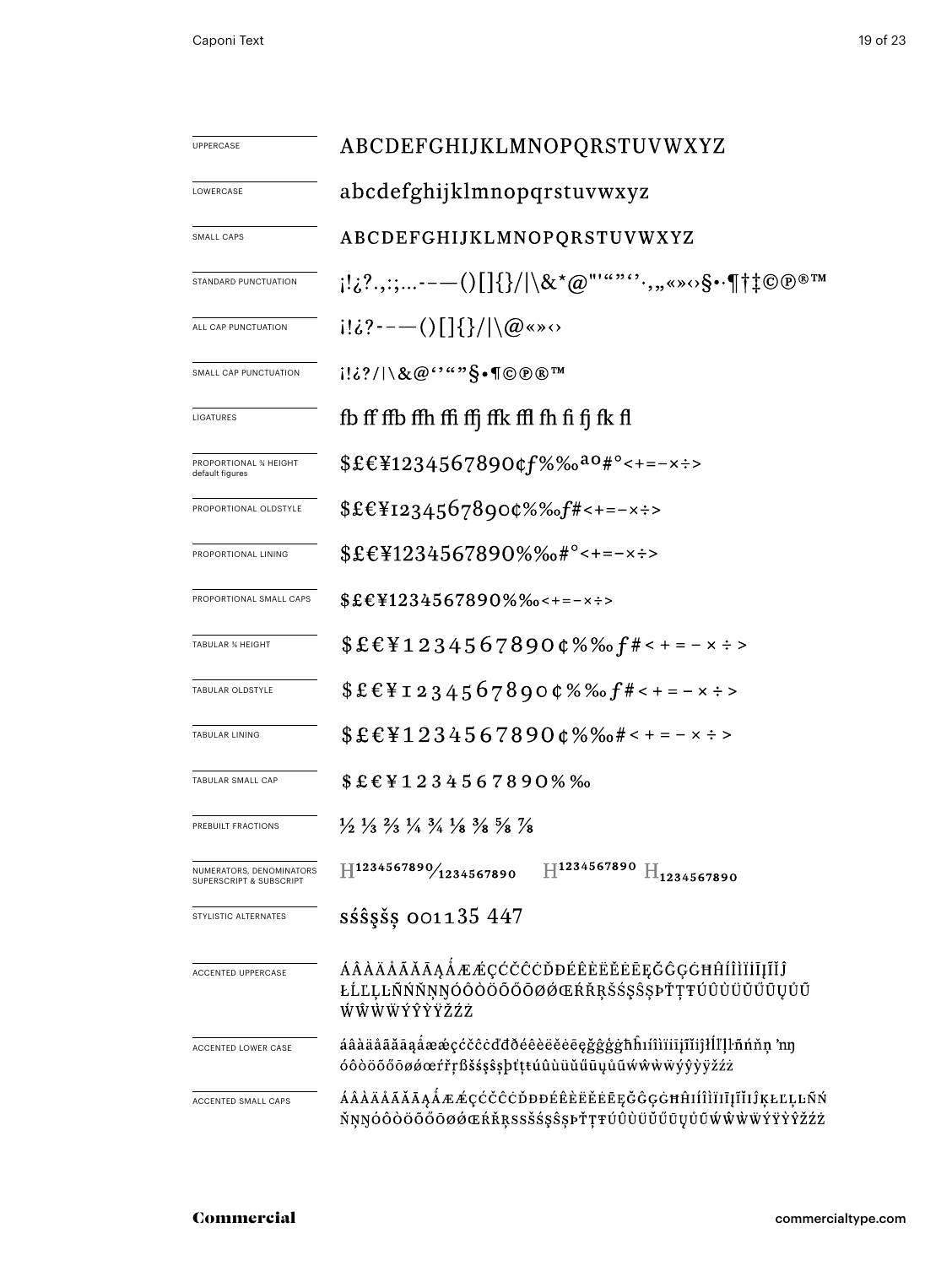| UPPERCASE                                           | ABCDEFGHIJKLMNOPQRSTUVWXYZ                                                                                                            |  |  |  |  |
|-----------------------------------------------------|---------------------------------------------------------------------------------------------------------------------------------------|--|--|--|--|
| LOWERCASE                                           | abcdefghijklmnopqrstuvwxyz                                                                                                            |  |  |  |  |
| SMALL CAPS                                          | <i>ABCDEFGHIJKLMNOPQRSTUVWXYZ</i>                                                                                                     |  |  |  |  |
| <b>STANDARD PUNCTUATION</b>                         |                                                                                                                                       |  |  |  |  |
| ALL CAP PUNCTUATION                                 | $i!i$ ?----()[]{}/ \@«» $\circ$                                                                                                       |  |  |  |  |
| SMALL CAP PUNCTUATION                               | $i'\mathcal{E}?\cap \mathcal{X} \otimes \mathcal{C}$ is a set $\mathcal{S} \bullet \mathcal{V} \odot \mathcal{D} \otimes \mathcal{V}$ |  |  |  |  |
| LIGATURES                                           | fb ff ffb ffh ffi ffi ffk ffl fh fi fj fk fl                                                                                          |  |  |  |  |
| PROPORTIONAL % HEIGHT<br>default figures            | $$£EY1234567890$ cf%‰ $a_0$ #°<+=-×÷>                                                                                                 |  |  |  |  |
| PROPORTIONAL OLDSTYLE                               | $$£E_{1234567890¢\%%of\#<+=-x:}>$                                                                                                     |  |  |  |  |
| PROPORTIONAL LINING                                 | $$£EY1234567890\% %o#°<+=-x:->$                                                                                                       |  |  |  |  |
| PROPORTIONAL SMALL CAPS                             | $$£EY1234567890\%$ %o < + = - x ÷ >                                                                                                   |  |  |  |  |
| <b>TABULAR % HEIGHT</b>                             | $$EEY12345678900\%%$ f#< + = - x ÷ >                                                                                                  |  |  |  |  |
| TABULAR OLDSTYLE                                    | $$EEYI2345678900\%%$ f#< + = - x ÷ >                                                                                                  |  |  |  |  |
| TABULAR LINING                                      | $$E$ £ $\neq$ $1234567890$ $\emptyset$ %% $\#$ < + = - × ÷ >                                                                          |  |  |  |  |
| TABULAR SMALL CAP                                   | $$E$ f $4234567890\%$ %                                                                                                               |  |  |  |  |
| PREBUILT FRACTIONS                                  | $\frac{1}{2}$ $\frac{1}{3}$ $\frac{2}{3}$ $\frac{1}{4}$ $\frac{3}{4}$ $\frac{1}{8}$ $\frac{3}{8}$ $\frac{5}{8}$ $\frac{7}{8}$         |  |  |  |  |
| NUMERATORS, DENOMINATORS<br>SUPERSCRIPT & SUBSCRIPT | $H^{1234567890}$ $H_{1234567890}$<br>H1234567890/1234567890                                                                           |  |  |  |  |
| STYLISTIC ALTERNATES                                | $g\nu\mu\gamma$ $g\nu\mu\gamma$ 001135 447 $\frac{2}{3}$ βιλλαφτική διαφερική προσπ                                                   |  |  |  |  |
| <b>ACCENTED UPPERCASE</b>                           | ÁÂÀÄĂÃĂĀĄÅÆÆÇĆČĈĊĎĐÉÊÈËĔĒĒĘĞĜĢĠĦĤÍÎÌÏĪĮĨĬĴ<br>ŁĹĽĻĿÑŃŇŅŊÓÔŎŎŐŐŌØØŒŔŘŖŠŚŞŜŞÞŤŢŦÚÛÙÜŬŰŪŲŮŨ<br>ŴŴŴŴÝŶŶŸŽŹŻ                               |  |  |  |  |
| <b>ACCENTED LOWER CASE</b>                          | áâàäåãăāąåææçćčĉċďđðéêèëĕēęǧĝģġħĥıíîìïiīįĩiĵłll'ļŀñńňņ<br>nyóôòöõőōøøœŕřŗßšśşŝşþťţŧúûùüŭűūųůũŵŵẁüýŷỳijžźż                             |  |  |  |  |
| ACCENTED SMALL CAPS                                 | ÁÂÀÄÅÃĂĀĄÅÆÆÇĆČĈÒĐĐÉÊÈËËĒĘĞĜĢĠĦĤIÍÎÌÏIĮĨĬIĴĶŁĽĻĿÑŃŇ<br>ŅŊÓÔÒÖŐŐŌØÓŒŔŘŖSSŠŚŞŜŞÞŤŢŦÚÛÙÜŬŰŪŲŮŨŴŴŴŸŸŶŶŽŹŻ                                 |  |  |  |  |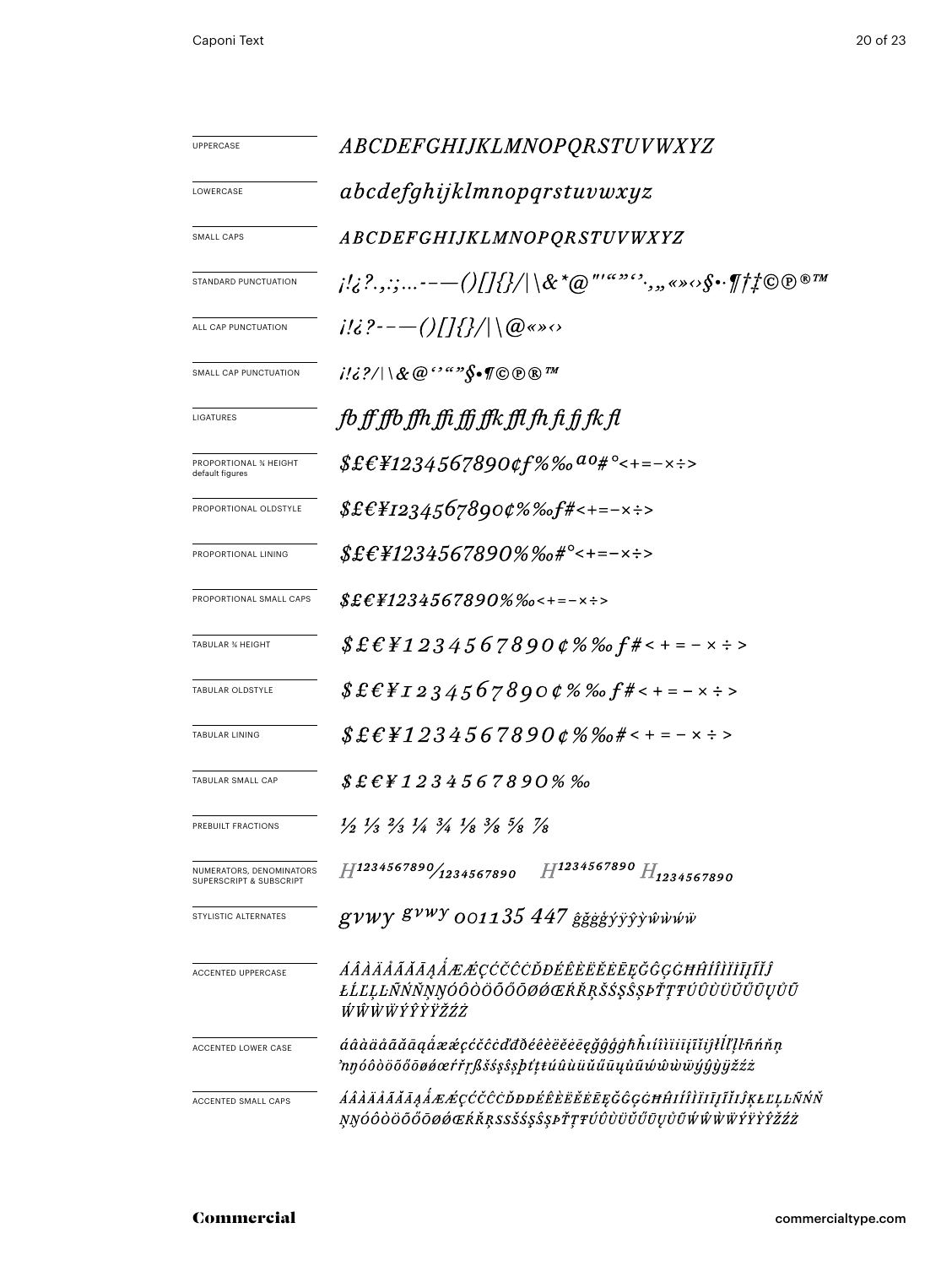| <b>OPENTYPE FEATURES</b><br><b>FAMILY WIDE</b>        | <b>DEACTIVATED</b>                |                                    |                                                                | <b>ACTIVATED</b>                                |  |
|-------------------------------------------------------|-----------------------------------|------------------------------------|----------------------------------------------------------------|-------------------------------------------------|--|
| SMALL CAPS                                            |                                   | Ham $\&$ "Eggs" for (under) £28?   |                                                                | HAM & "EGGS" FOR (UNDER) £28?                   |  |
| ALL SMALL CAPS<br>includes punctuation & figures      |                                   | Mayo & 'Ketchup' for €17.99?       |                                                                | MAYO & 'KETCHUP' FOR $£17.99$ ?                 |  |
| ALL CAPS<br>opens up spacing, moves<br>punctuation up | Quilts & $[Covers]$ for \$24.65   |                                    |                                                                | QUILTS & [COVERS] FOR \$24.65                   |  |
| PROPORTIONAL % HEIGHT<br>default figures              | Sale Price:<br>Originally:        | $$3,460$ €1,895<br>\$7,031 £9,215  | Sale Price:<br>Originally:                                     | $$3,460$ €1,895<br>\$7,031 £9,215               |  |
| PROPORTIONAL OLDSTYLE                                 | Sale Price:<br>Originally:        | $$3,460$ €1,895<br>\$7,031 £9,215  | Sale Price:<br>Originally:                                     | $$3,460$ €1,895<br>\$7,031 £9,215               |  |
| PROPORTIONAL LINING                                   | Sale Price:<br>Originally:        | $$3,460$ €1,895<br>\$7,031 £9,215  | Sale Price:<br>Originally:                                     | \$3,460 €1,895<br>\$7,031 £9,215                |  |
| PROPORTIONAL SMALL CAP                                | <b>Sale Price:</b><br>Originally: | $$3,460$ €1,895<br>\$7,031 £9,215  | <b>SALE PRICE:</b><br>ORIGINALLY:                              | \$3,460 €1,895<br>\$7,031 £9,215                |  |
| <b>TABULAR % HEIGHT</b>                               | Sale Price:<br>Originally:        | $$3,460$ €1,895<br>\$7,031 £9,215  | Sale Price:<br>Originally:                                     | $$3,460$ €1,895<br>\$7,031 £9,215               |  |
| TABULAR OLDSTYLE                                      | Sale Price:<br>Originally:        | $$3,460$ €1,895<br>\$7,031 £9,215  | Sale Price:<br>Originally:                                     | $$3,460$ €1,895<br>\$7,031 £9,215               |  |
| TABULAR LINING                                        | Sale Price:<br>Originally:        | $$3,460$ €1,895<br>\$7,031 £9,215  | Sale Price:<br>Originally:                                     | $$3,460$ €1,895<br>\$7,031 £9,215               |  |
| TABULAR SMALL CAP                                     | <b>Sale Price:</b><br>Originally: | $$3,460$ €1,895<br>\$7,031 £9,215  | <b>SALE PRICE:</b><br>ORIGINALLY:                              | $$3,460$ $$1,895$<br>$$7,031$ £9,215            |  |
| <b>FRACTIONS</b><br>ignores numeric date format       | 21/03/10 and 21/18 460/920        |                                    | $21/03/10$ and $2\frac{1}{18}$ <sup>460</sup> / <sub>920</sub> |                                                 |  |
| SUPERSCRIPT/SUPERIOR                                  |                                   | $x158 + y23 \times z18 - a4260$    |                                                                | $X^{158} + Y^{23} \times Z^{18} - A^{4260}$     |  |
| SUBSCRIPT/INFERIOR                                    |                                   | $x158 \div y23 \times z18 - a4260$ |                                                                | $X_{158}$ ÷ $Y_{23} \times Z_{18}$ – $a_{4260}$ |  |
| DENOMINATOR<br>for making arbitrary fractions         |                                   | 0123456789 0123456789              |                                                                | 0123456789 0123456789                           |  |
| NUMERATOR<br>for making arbitrary fractions           | 0123456789 0123456789             |                                    |                                                                | 0123456789 0123456789                           |  |
| ORDINAL                                               | 1st 2nd 3rd 2e 2ème 1re           |                                    | 1st 2nd 3rd 2e 2ème 1re                                        |                                                 |  |
| <b>LANGUAGE FEATURE</b><br>Română (Romanian) s accent | INSUȘI CONȘTIINȚA științifice     |                                    |                                                                | INSUȘI CONȘTIINȚA științifice                   |  |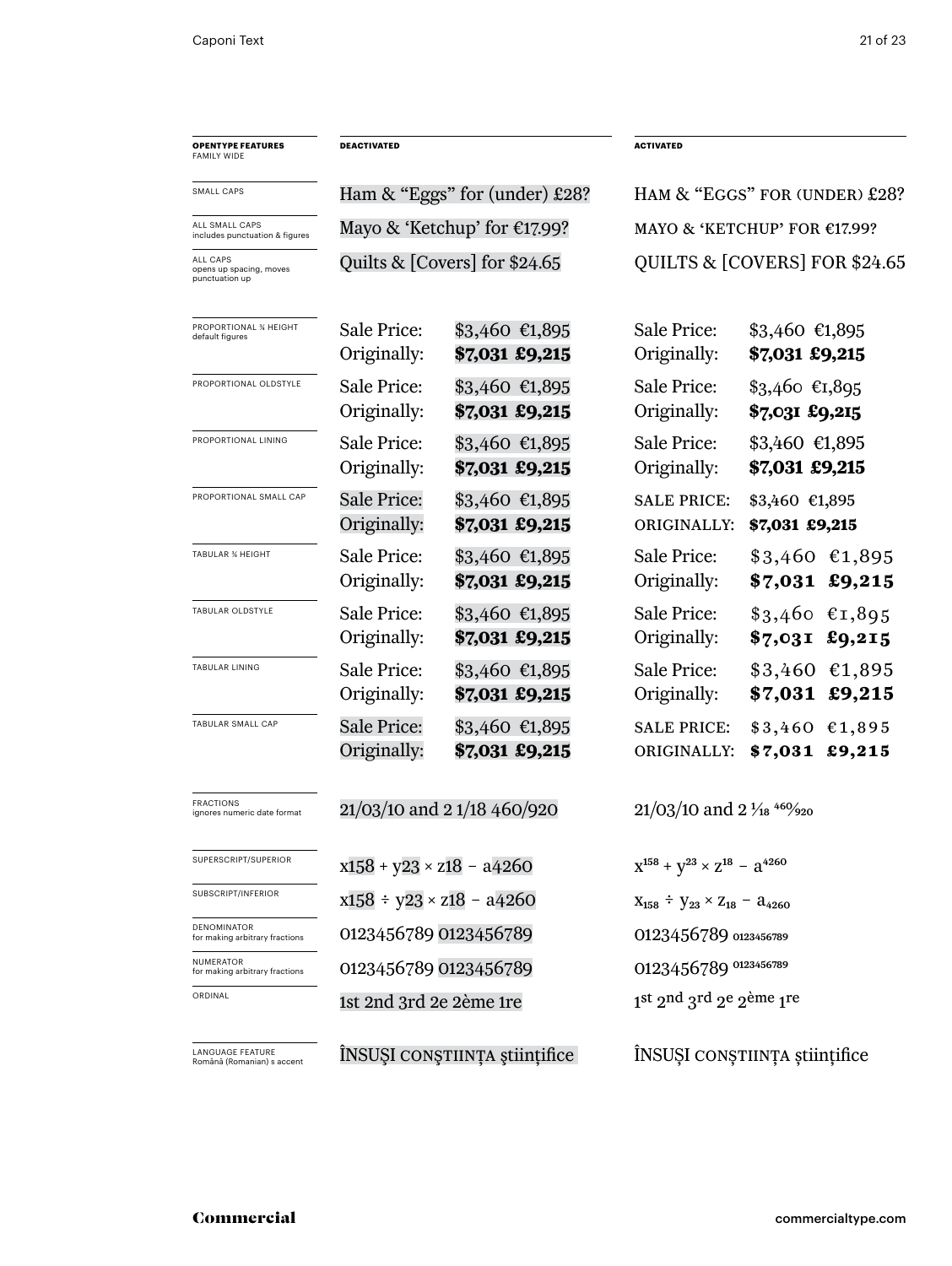| <b>OPENTYPE FEATURES</b><br>ROMAN & ITALIC                               | <b>DEACTIVATED</b>                   | <b>ACTIVATED</b>                            |
|--------------------------------------------------------------------------|--------------------------------------|---------------------------------------------|
| STYLISTIC SET 02<br>simplified lining 7 4<br>less historical oldstyle 10 | Since 1974. In 1930, nearly 20 films | Since 1974. In 1930, nearly 20 films        |
| STYLISTIC SET 03<br>alternate lining 47<br>historical oldstyle 0 3 5     | Over 470 albums from $1950 - 1973$   | Over 470 albums from $1950 - 1973$          |
| STYLISTIC SET 07<br>proportional & tabular<br>to all % height figures    | Exactly 97,187 cases of $$79 - $95$  | Exactly 97,187 cases of $$79 - $95$         |
| <b>OPENTYPE FEATURES</b><br>ROMAN                                        | <b>DEACTIVATED</b>                   | <b>ACTIVATED</b>                            |
| STYLISTIC SET 06<br>alternate s                                          | Sussed shuffling missions auftrags   | Sussed shuffling missions auftrags          |
| STYLISTIC ALTERNATES<br>(Illustrator/Photoshop)                          | Over 47 sage prices of $\$79 - \$95$ | Over 47 sage prices of $\$79 - \epsilon 95$ |
| <b>OPENTYPE FEATURES</b><br><b>ITALIC</b>                                | <b>DEACTIVATED</b>                   | <b>ACTIVATED</b>                            |
| STYLISTIC SET 04<br>alternate v w y                                      | A few wishful solvency antivenins    | A few wishful solvency antivenins           |
| STYLISTIC SET 05<br>alternate g                                          | Groggy digging gains green goods     | Groggy digging gains green goods            |

STYLISTIC ALTERNATI<br>(Illustrator/Photoshop)

*Over 47 wigs yearly @ \$79 – €95 Over 47 wigs yearly @ \$79 – €95*